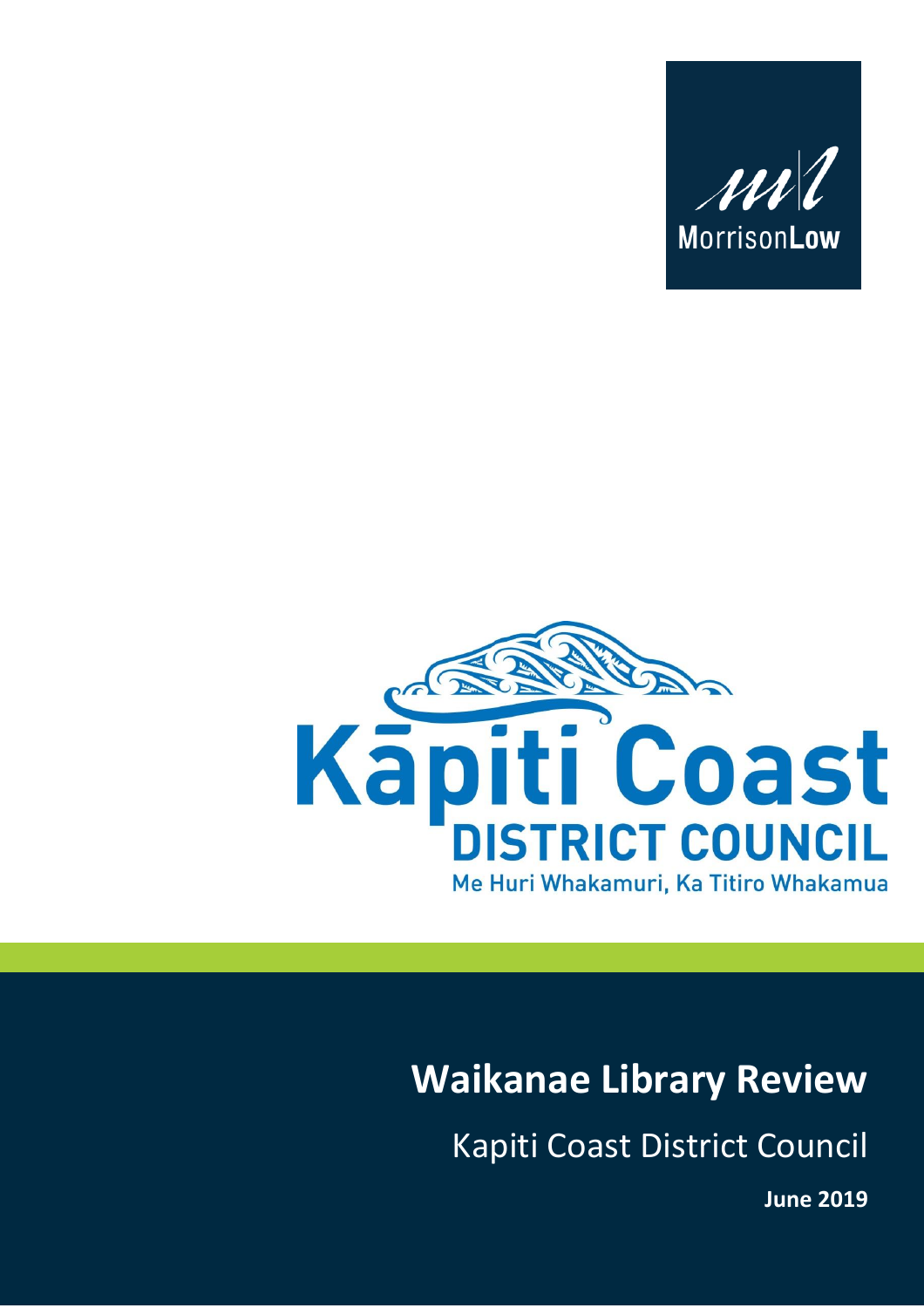

#### **Document status**

| Ref        | <b>Approving Director</b> | Date      |
|------------|---------------------------|-----------|
| 2436 Draft | Dan Bonifant              | May 2019  |
| 2436 Final | Dan Bonifant              | June 2019 |

#### © Morrison Low

Except for all client data and factual information contained herein, this document is the copyright of Morrison Low. All or any part of it may only be used, copied or reproduced for the purpose for which it was originally intended, except where the prior permission to do otherwise has been sought from and granted by Morrison Low. Prospective users are invited to make enquiries of Morrison Low concerning using all or part of this copyright document for purposes other than that for which it was intended.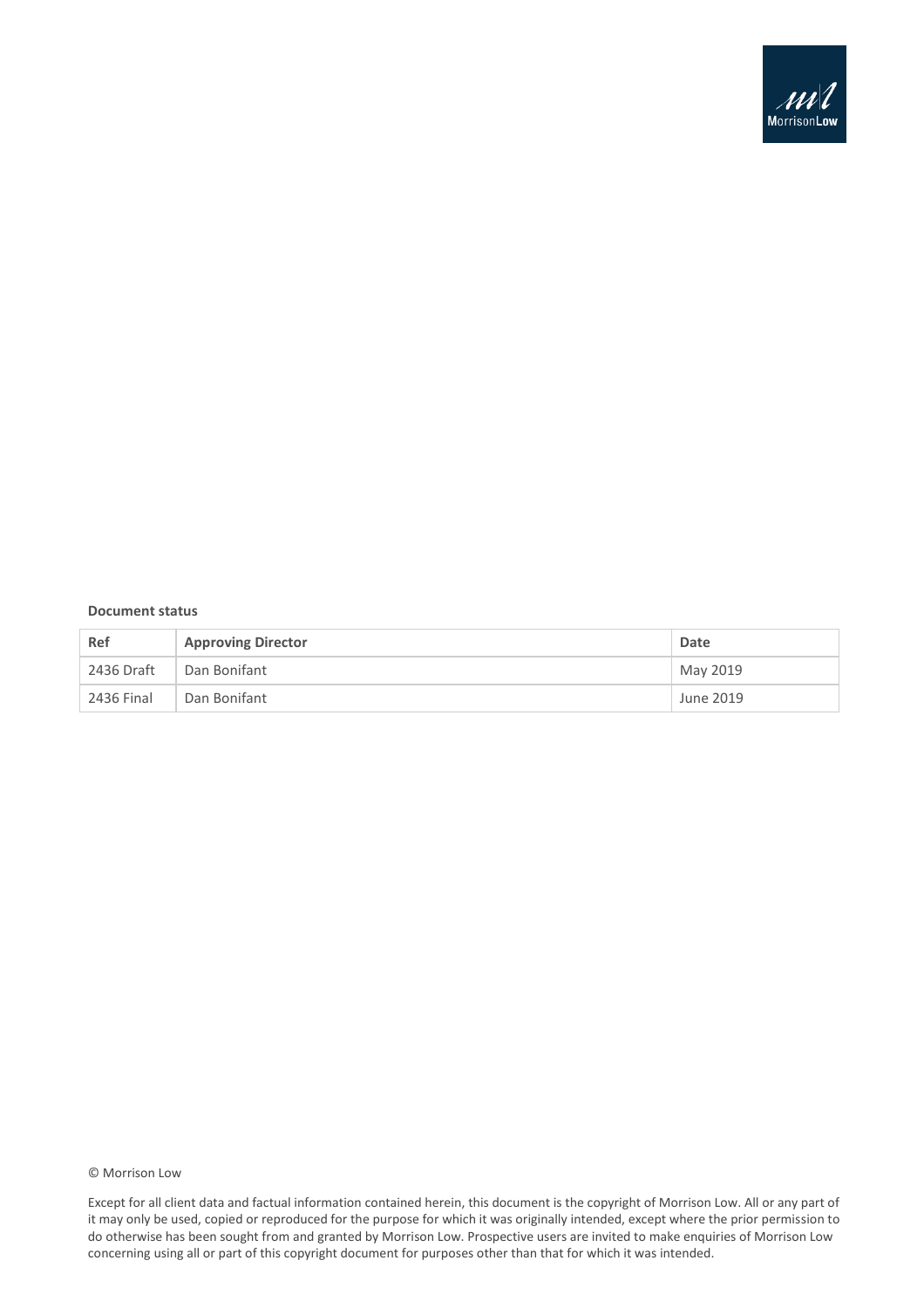

### **Contents**

| <b>Executive Summary</b>                       | $\mathbf{1}$   |
|------------------------------------------------|----------------|
| Scope and approach                             | 3              |
| Background                                     | $\overline{4}$ |
| Redevelopment of the Library                   | $\overline{4}$ |
| Library leaks                                  | 5              |
| Findings                                       | 7              |
| <b>Asset Management Practices</b>              | 7              |
| Asset management systems and processes         | 7              |
| Requests for service                           | 16             |
| <b>Decision Making</b>                         | 18             |
| Risk management                                | 20             |
| Workplace environment                          | 23             |
| <b>Other Matters</b>                           | 24             |
| Dangerous and Insanitary Buildings Policy 2018 | 24             |
| Staff turnover                                 | 25             |
| Recommendations                                | 25             |
| <b>Next Steps</b>                              | 27             |
| Appendix A<br><b>Risk Register</b>             | 28             |

# **Tables**

| Table 1 Waikanae Library 2002 condition ratings |  |
|-------------------------------------------------|--|
| Table 2 Roles and responsibilities              |  |

# **Figures**

| Figure 1 Complaints about leaks per year for the Waikanae Library | 6  |
|-------------------------------------------------------------------|----|
| Figure 2 Asset management activity continuum                      | 13 |
| Figure 3 Staff survey responses                                   | 15 |
| Figure 4 Likelihood and consequences matrix                       | 21 |
|                                                                   |    |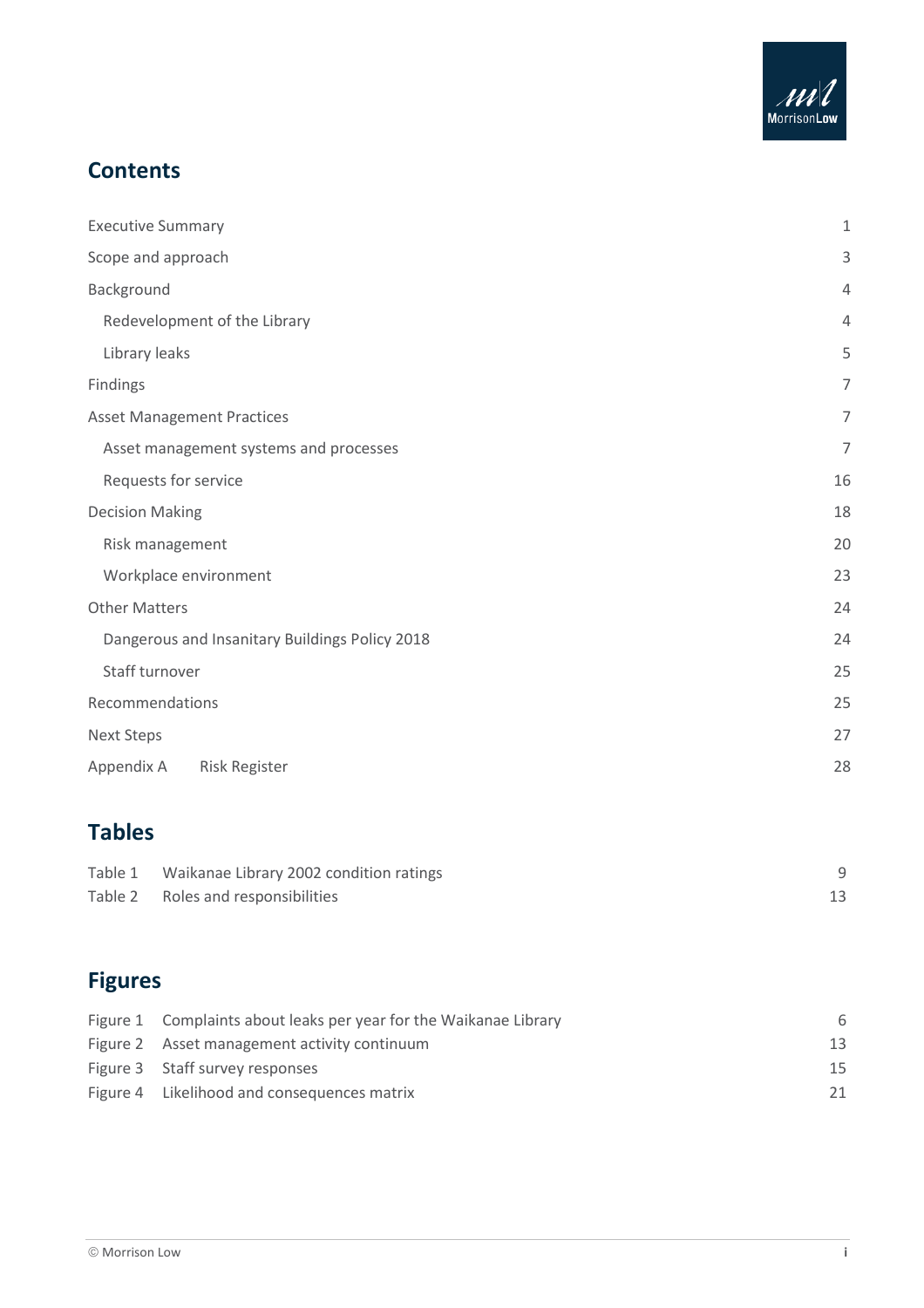

### <span id="page-3-0"></span>**Executive Summary**

In December 2018 Kapiti Coast District Council (Council) closed the Waikanae Library indefinitely after testing returned levels of toxigenic and allergenic mould within the building. Council was advised by biodec, the company that performed the testing, that "*the air quality could not be effectively managed as an interim without compromising the safety of persons working in or using the building for its intended purpose*".<sup>1</sup> Biodec's report references air sampling undertaken by Capitol Environment Services which confirmed the presence of a serious mould issue, and state in their report that "*the extent and degree of the water ingress as well as the extent of visible colonies suggested that the issue had been occurring long term*." <sup>2</sup> Council responded promptly by closing the library and establishing a pop-up library in the foyer of the Library following decontamination until February 2019 when the pop-up moved to the Mahara Gallery.

Morrison Low was asked to investigate how Council found itself in the situation of having to close the Library. Council seeks to make improvements to its systems and processes to avoid this happening across Council's assets. We have reviewed Council policies, processes and plans, previous decisions and interviewed a range of staff in order to reach our findings.

There is a long history of the Waikanae Library and potential upgrades or redevelopment with the Mahara Gallery (Gallery). In 2009 the Long-Term Council Community Plan included the Library expansion and upgrade for 2012-2014, and included \$1,903,000 for this work, and a shortfall for the Gallery was identified. In 2011 the design of the upgrade of the Library and Gallery was approved and a memorandum of understanding signed with the Gallery. The decision parameters were then changed because of funding and a revised concept design was agreed in June 2011. In 2012 the Long Term Plan included provision in 2015/16 for an upgrade to the Library and Gallery, provided all external funding for the Gallery had been obtained. Then in 2015 the upgrade, as a combined project, was approved in the 2015-2025 Long Term Plan for years 2016/17 and 2018/19. Subsequently the 2017/18 Annual Plan signalled investigation of site options for the Library and Gallery, but in 2017 Council deferred the need for a new library by undertaking a programme of renewals and minor building alterations to the existing building with work to start in 2018. In our view, the many delays of the joint upgrade and expansion of the Library and Gallery meant there was no appetite to invest in the building and the building was, as some staff members called it, nursed along. Staff working in the building were effectively told to hold on and wait until the project funding came through. This meant that maintenance and renewals were continually deferred. Ultimately, the Gallery could not secure external funding, and because of the ongoing delays, the Library and Gallery projects were separated in 2017.

It is clear from Council records and in talking with various Council staff, that it was widely known that the building leaked and leaked badly. The information was available, however staff saw in the information what they wanted to see. This is evidenced by the volume of requests for service (RFS) and the nature of the RFS which say things like as "just the usual leak", "leak in the same places as last time", "same old leak". Staff complaints date back to 2002. While the symptoms of the leaks were dealt with as they arose on a very regular basis (i.e. every time it rained), the root cause was not. While we understand there was some frustration from property staff in not being able to address the root cause because of the imminent redevelopment, their frustration was not conveyed to the Senior Leadership Team (SLT) or to Councillors as decision makers.

2 Ibid

<sup>1</sup> Building Related Indoor Environmental Forensics Assessment. New Findings, biodec, 4 December 2018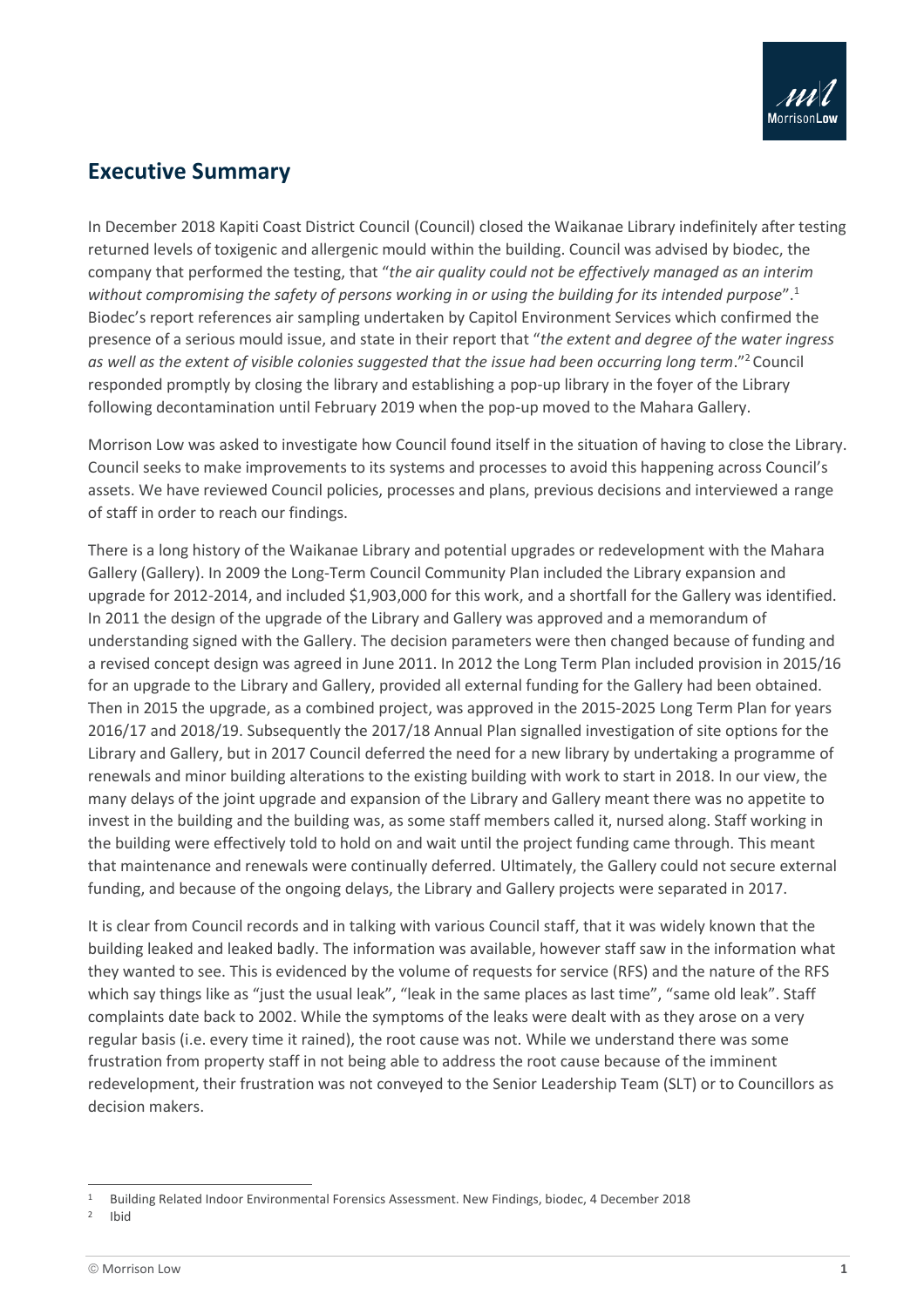

Staff working in the building have been frustrated in having to either report or respond to ongoing leaks knowing that the root cause was not being dealt with and felt that their concerns about the building and their work environment were not being heard.

Irrespective of the number of RFS received, it was not until a building condition report was completed by Miyamoto International New Zealand Ltd in October 2018 for the commencement of budgeted renewals, that the true extent of the scale of the problem with the building and resulting costs became apparent. Failures with the membrane lined gutter and roof, window design failure and cladding design failure were identified, and the Miyamoto report also recommended air testing of areas such as the staff room and public areas due to the potential for mould contamination.

At a similar time, a complaint in the Ōtaki Library about the air conditioning unit resulted in the Acting Library and Arts Manager requesting the Acting Property Manager to undertake air testing. A decision was made to test the Waikanae Library at the same time. The testing returned level of toxigenic and allergenic mould in the Waikanae Library. The building was then quickly closed. Without this testing, Council could still be operating from the Waikanae Library and being reactive to building issues.

While we heard that there was no appetite for Council to spend money on the Waikanae Library, there is little evidence of specific decision making to support this view. From our observations and in reviewing the information provided, the Senior Leadership Team and Councillors were not informed of the condition of the Waikanae Library. The ongoing leaks and risks in deferring renewals for the property were never reported and therefore did not form part of the decision-making process. As such, senior management were not asked to reallocate budgets, bring forward renewals or any other action it saw fit, based on the working conditions and state of the Library building.

A culture of not spending money to meet the budget levels set by the Council through Annual and Long Term Plans was reported to us. While this drive to be careful with public money is understandable, and we are aware that decisions by previous councils have significantly impacted Council's financial position, we are concerned at what the long-term impact of this under-investment across the portfolio may mean for Council. Especially when those decisions were being made without the information that was needed for an informed decision.

The 2018 – 2038 Long Term Plan (LTP) finally identified a programme of renewals for the Waikanae Library and stated:

*"Council has decided to defer the need for a new library by undertaking a programme of renewals and minor building alterations to the existing library building. This work, which has a budget of \$900,000 in 2018/19 and a further \$100,000 the following year will achieve a high standard of library facility within the constraints of the existing building envelope."*<sup>3</sup>

Planning for this work was underway when the building was closed, and the estimate was well short of the true costs because of the extent of design failures in the building identified in the Miyamoto Condition Report. The closure of the building raises some fundamental issues of whether the Council wants to spend approximately \$2million, as estimated by Miyamoto to get the building weathertight and some minor internal upgrades to last for another ten years, or whether a longer-term solution needs to be found.

 $\overline{a}$ <sup>3</sup> Kapiti Coast District Council Long Term Plan 2018-2038 page 75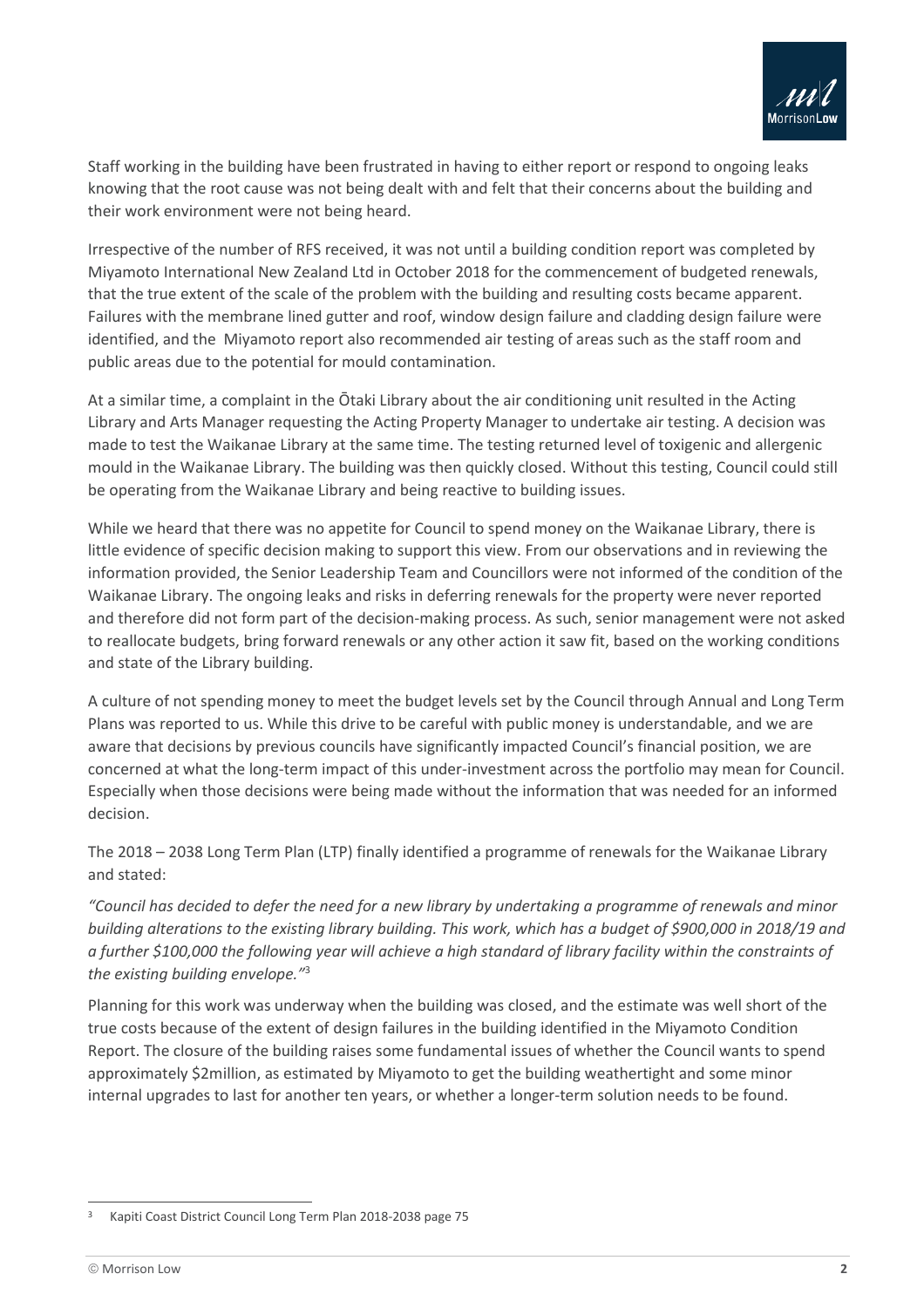

We have broader concerns about aspects of Council's community facilities portfolio. This is due to our discussions with staff, which anecdotally would indicate that Council may also have some significant issues with the community halls and pensioner housing portfolios due to historical low levels of investment in the community facilities portfolio.

To summarise our findings:

- There have been failures of council asset management systems, processes and reporting regarding the Waikanae Library.
- There has been a failure in management to respond to ongoing staff concerns with the condition of the Waikanae Library.
- There is a lack of using risk in decision making at a sufficient level as it relates to the impact on funding decisions.
- Property asset information is available. It, however, is not analysed, reported or collated, so staff do not have a full picture of the true funding needs of each building or asset group in the community facilities portfolio. There needs to be a way of bringing all information together so that Property can understand what the main issues for the portfolio are.
- Reporting from the current system does not meet the Property Manager's needs, and additional functionality is likely to be required to enable meaningful reporting to be undertaken.
- Staff and contractor knowledge of the buildings is not utilised in strategic asset management planning.
- The budget bottom line drives all decisions and resulted in staff not acting or investigating further as there is the perception that there is no money available. (i.e. don't bother asking for more money)
- We have concerns about the community halls and pensioner housing portfolios and would recommend a full review of those portfolios as a priority. This should form part of a wider strategic review of the property portfolio to develop a clear strategic direction for the acquisition, disposal, leasing and redevelopment of Council owned property.

We also note that from our discussions that senior managers have begun taking the first steps to implement change and improvements.

### <span id="page-5-0"></span>**Scope and approach**

In undertaking our investigation, we:

- reviewed council policies, processes, systems and procedures for responding to Requests for Service (RFS) and complaints
- reviewed all available RFS / complaints / communications about the building and subsequent responses / actions and recording of responses / actions taken
- reviewed any advice / reports (officer, legal, engineering etc.) received regarding the Library
- identified if council processes were followed and
	- compared these to industry practice
	- if they were followed, why didn't they work?
	- if they were not followed, why not and what was done instead (and how that compares to industry practice)?
	- if Council's asset management systems and processes worked or didn't work in the current situation including links to the RFS system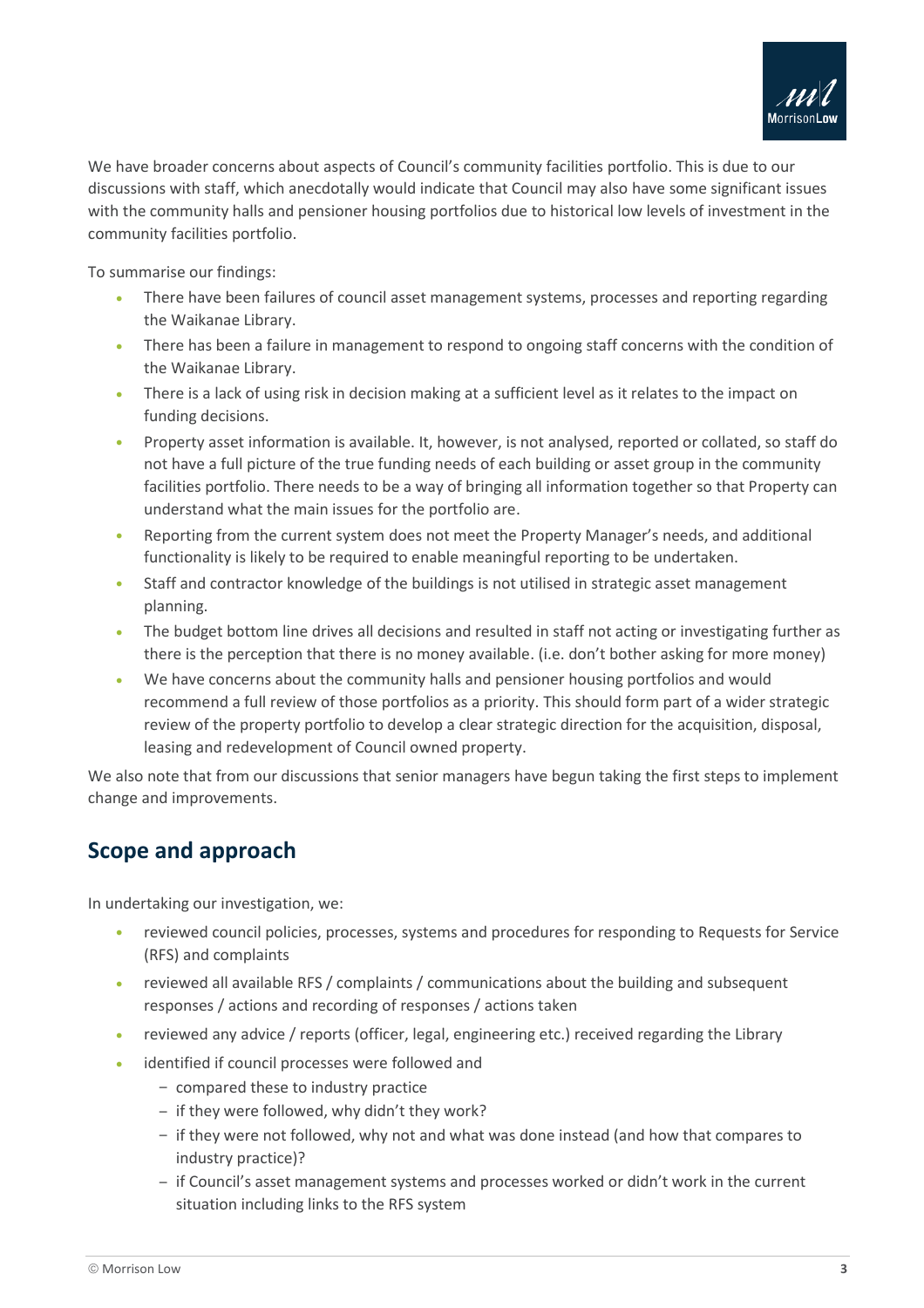

- provided context and understanding of maintenance and/or funding decisions made throughout the period under review and identified any learnings
- interviewed key staff and contractors at Council offices.

On completion of the interviews we presented our interim findings to Councillors followed by a briefing to the staff that we interviewed. A draft report was provided to staff for feedback and a final report completed after consideration of the feedback received.

During any discussions with staff and or stakeholders there are three Morrison Low policies that apply to our interview and investigation.

#### • **We are where we are**

Our culture demands we look forward to how improvements will assist stakeholders rather than look back to apportion blame for strategies that may have been sensible at the time of implementation but, as a result of circumstances, are no longer appropriate.

- **Every staff member and stakeholder has our undertaking that confidentiality will be maintained** To allow staff and stakeholders to discuss opportunities openly with us, we undertake that we will ensure that their comments are not traced back to them without their permission.
- **We are not here to judge the competence of anyone**

We feel that competency is generally a management issue, and investigations into this involve completely different processes than those we would use on this project.

We would like to thank those staff that were interviewed for their openness in talking with us.

### <span id="page-6-0"></span>**Background**

Morrison Low was engaged by the Group Manager Place and Space to investigate how Council found itself in the circumstances of having to close the Waikanae Library due to toxic mould being found in the building. A brief summary of the background to this situation is outlined below.

### <span id="page-6-1"></span>**Redevelopment of the library**

There is a long history of the Waikanae Library renewal / redevelopment / new library dating back to 2008 where a decision was made for a joint upgrade and expansion of the Library and Mahara Gallery. The Gallery is Kapiti Coast District's public gallery, which is funded mostly by Council as well as private funders and volunteers. The Gallery has been offered the Field Collection, a significant art collection with strong local links, to be stored and displayed at the Gallery. The Field Collection contains 44 works collected and created by three generations of the Field family, including Frances Hodgkins, who is regarded as one of New Zealand's most famous painters. However, this offer is conditional on the Gallery premises being upgraded to professional museum standards. While Council provides financial support to the Gallery, the Gallery was also required to raise funds before the planned upgrade and expansion could go ahead.

The 2009-2019 LTP included an expansion and upgrade to the library in years 2012/13 and 2013/2014 but funding was moved to the 2015/16 budget provided that external funding had been obtained by the Gallery. The Gallery could not secure external funding and the project was put on hold in 2017.The strategy over this timeframe was to keep the building going until Council could build a new library.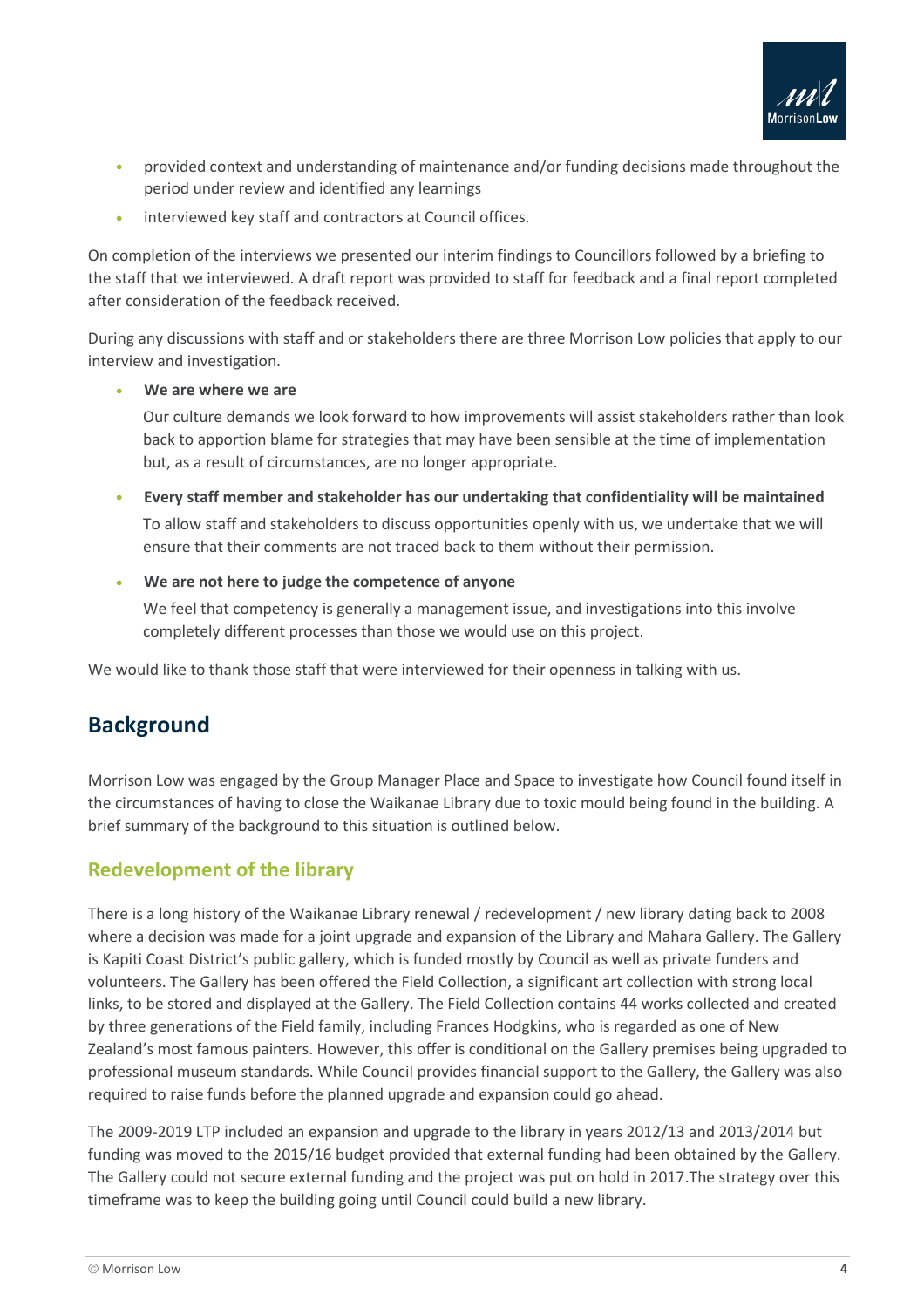

Council has tried to progress options for the new Library/Gallery development and put together an offer back proposal for the Waikanae township car park land, however this was declined by the former landowners in March 2017. Additional site options have also been identified by Greg Pollock who was engaged to assist with the site selection based on Council's requirements.

In August 2018 Council signed an agreement for the Mahara Gallery Upgrade, Design, Build and Operational Review. As part of the Agreement it was stated that the Mahara Gallery Trustees *"…require the Council's commitment to the project, and to providing one-third of the funding of the project. The Mahara Gallery trust has until 30 June 2020 to raise its share of the project total. Council has planned for capital and operating expenditure for the expanded Mahara Gallery, provisional upon the Mahara Gallery Trust reaching its funding goals. The Council's commitment to this project is based on a project cost of \$5.205million." 4*

Council made the decision in 2017 to separate the Library and Gallery projects, and allocated renewals budget for the Library in the 2018-2038 Long Term Plan of \$900,000 for 2018/19 and \$100,000 for 2019/2020.

### <span id="page-7-0"></span>**Library leaks**

In the information provided, we understand that as early as 1995 as part of the library relocation project to the current premises, it was noted by the architect for the refurbishment of the building that there was a leak in the corner of the existing PO Box lobby (the building was a former post office), and that this would need to be attended to before refurbishment commences, along with any other maintenance work. It is not clear that this was ever done.

During our discussions we were told that it was widely known that the building leaked and every time it rained a Request for Service would be logged for the Waikanae Library building to deal with those leaks.

Those working in the building raised concerns / complaints received from staff and customers via:

- a request for service
- team meetings
- escalation to management
- direct discussions with Property
- emails and phone calls to Property
- incident reports.

The perception was that Property simply wanted to fix the immediate issues and not the root cause, and the eventual planned redevelopment with the Gallery would remedy the situation.

We have seen various versions of properties asset management plans and/or financial data dating from 1997 to 2011 and community facilities activity management plans from 2015 to 2018. The documents provided were in various states of completeness. Historical Long Term Plan, Annual Plan, Asset Management Plan and Corporate Business Committee decisions or information were also provided in summary documents. While many reference condition surveys and staff and customer satisfaction surveys that inform the asset management planning process, there is little evidence of this happening. There is also little discussion in the documents specifically about the Waikanae Library because of the high level of these documents.

<sup>4</sup> Agreement for the Mahara Gallery Upgrade Design, Building and Operational Review, page 2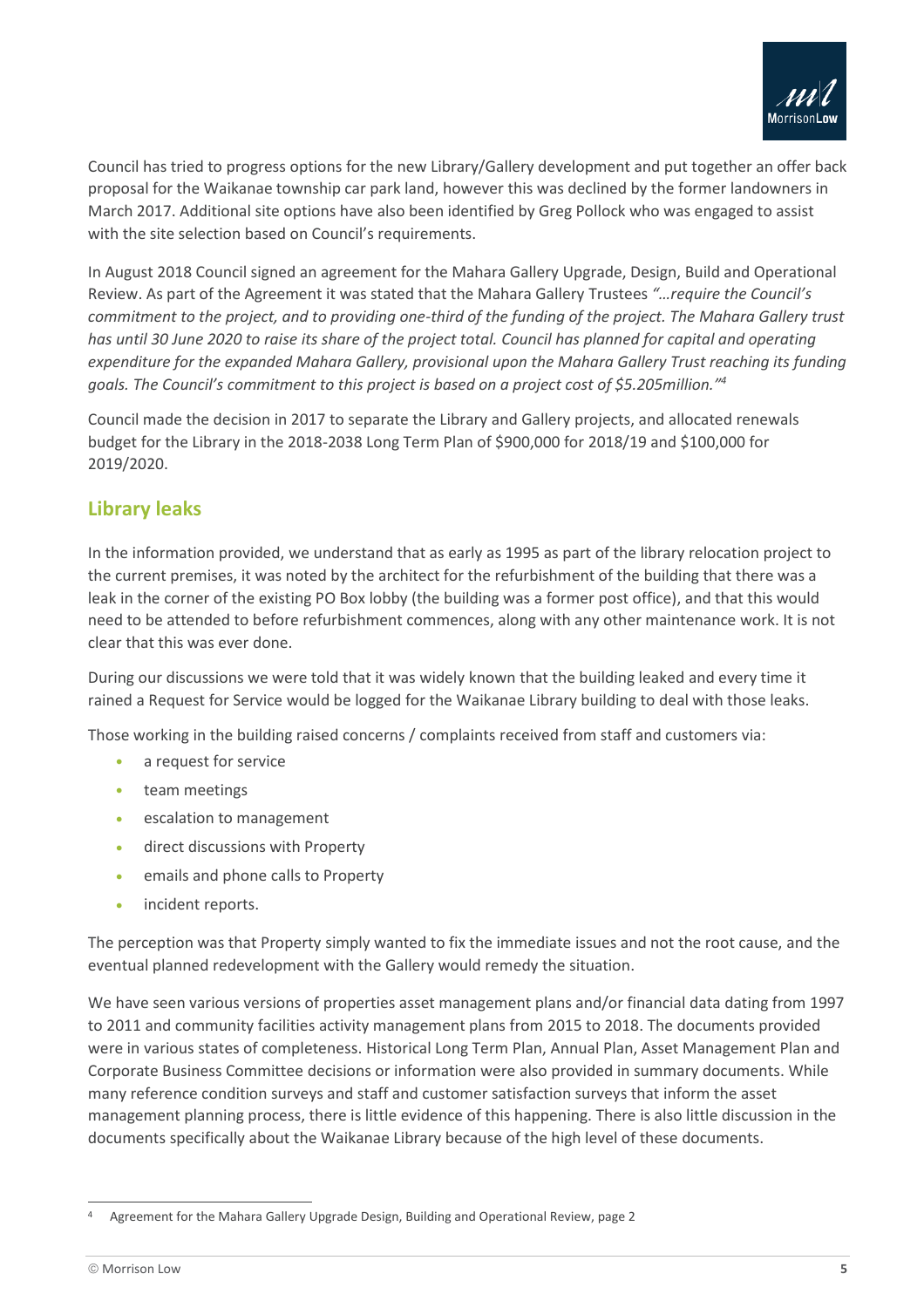

From the information provided to us, complaints / RFS about leaks in the Waikanae Library date back to 2002. Between 2002 and November 2018, 116 complaints / RFS were received, peaking in 2017/2018 at 22. Figure 1 shows the number of complaints received between 2001/02 and 2018/2019. The first reference to mould and fungus on the carpet and walls were raised in November 2017. After numerous staff complaints about the state of the staff room in May 2018, including noting the presence of mould, the wall in the staff room was opened up and some remedial works were undertaken, including cleaning to remove the mould. We are not aware of any testing of the staff room for the presence of toxic mould at this time.



<span id="page-8-0"></span>

We are not aware of any specific reporting to Council on the ongoing leaks / lack of weather tightness of the building or the risks and consequences of deferring maintenance while the Library was tied up with the Gallery on the working conditions and general state of the Waikanae Library.

In preparation for the planned renewal works in 2019, in October 2018 Council received two reports from Miyamoto International New Zealand, one on building condition and the other a structural report for the boundary wall. The building condition report identified that the exterior cladding of the staff room, children's area and work room tested positive for asbestos and recommended testing for mould in the staff room and public areas.

In November 2018 the Acting Libraries and Arts Manager requested the Acting Property Manager to undertake air testing of the air conditioning unit at the Ōtaki Library in response to a complaint that was made. At this time, it was decided to test the Waikanae Library. While the Ōtaki Library tests came back clear, the Waikanae Library did not.

In November Council engaged biodec to investigate the *"source, dispersion, and severity of mould growth and reservoirs indicated by poor indoor air quality results."*<sup>5</sup> Council was advised by biodec that *"the air quality could not be effectively managed as an interim without compromising the safety of persons working in or using the building for its intended purpose".*<sup>6</sup> Council responded promptly by closing the library and establishing a pop-up library in the foyer of the Library following decontamination until February 2019 when the pop-up moved to the Mahara Gallery.

*Source: Kapiti Coast District Council*

<sup>5</sup> Ibid - Scope of Works

<sup>6</sup> Ibid – New Findings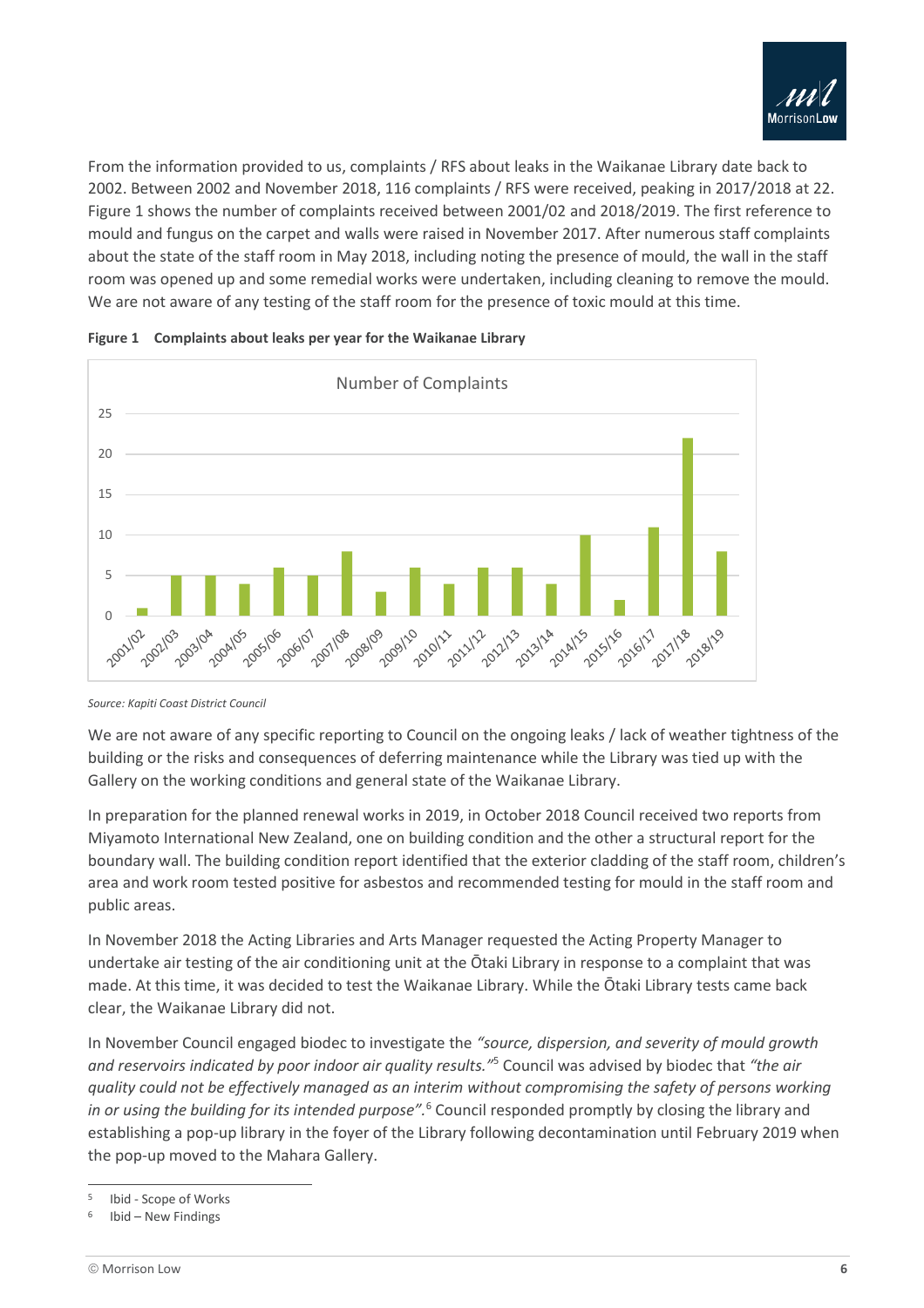

We do not propose to go any further regarding the results of the testing that was carried out as the biodec report covers this in detail. Similarly, we do not propose to go into Council's response to the biodec report as prompt action was taken once the issues were identified. The focus of this report is what happened and did not happen prior to this.

### <span id="page-9-0"></span>**Findings**

In undertaking our investigation there were key themes / areas that emerged that in our view have contributed to the current situation. We have categorised our findings in the following way:

- Asset management practices
- Decision making
- Other matters

We address each of these areas below.

### <span id="page-9-1"></span>**Asset Management Practices**

### <span id="page-9-2"></span>**Asset management systems and processes**

Council currently uses SPM Asset software for its asset management of property building / assets. SPM was installed approximately 18 months ago. Prior to this Council's property asset management was managed via an Access database. There are differing views as to the accuracy and validity of the Access database, and whether it was a good system or not. We heard that this was better than Councils own system as it linked maintenance costs (via purchase orders) to the budget which Council's system did not. We also heard that while at some point this database was kept up to date and included relevant asset management information such as condition surveys, good practice slipped, it was not updated, and became redundant. We understand that this is what the Property Manager inherited.

We are not clear on how much data was migrated from the Access database to SPM, or the accuracy of data derived from the previous asset management system.

#### *SPM asset*

SPM Asset is an asset management system used primarily for property assets (buildings) and is widely used within local government for property asset management. It is primarily used for long term planning of forward works programmes for property assets.

SPM holds a detailed asset register down to component level with condition information. It can also be used to hold performance information about property assets and information such as asbestos, leased or owned property and asset criticality. The system has analytical tools to predict asset component renewal needs and cost associated with those renewals. It can also be used as a project management tool for work programmes. The accuracy of the predictions is based on the accuracy and completeness of the information held within the system. How current and accurate information held in the system is very dependent on the training of the people who use the system and have undertaken the condition survey.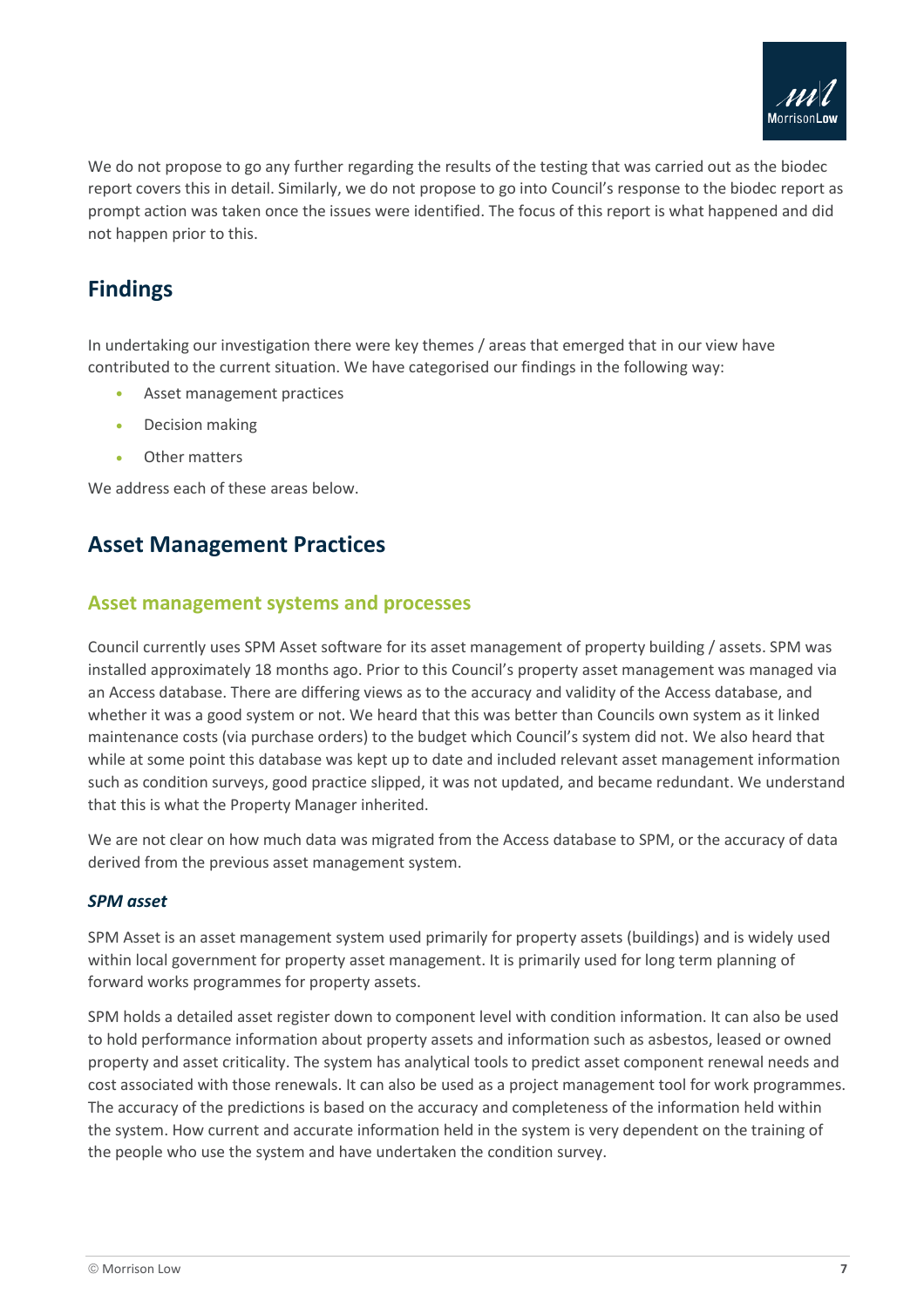

The quality of the output is very reliant on the processes and people associated with supporting the system. If the organisation does not take responsibility for understanding the information within the system or keeping the data within the system up to date and accurate, then it will not provide the answers the organisation is looking for. Staff using the SPM Assets system should be trained and understand how to use the information contained within the system and have programmes in place to regularly update the information held. An understanding of the modelling behind the condition report is critical to being able to get the most out of the assessment.

While SPM contains modules that can be used to record requests for service and the full end to end process, in our experience most organisations only use the modules associated with long term planning for asset replacements and tend to use SPM as a modelling and budgeting tool.

#### *Condition assessment*

Most condition assessments are visual assessments. There is a rating applied from 1 (very good/new) to 5 (very poor or about to fail) for component parts resulting from an on-site survey. For each building asset component, the percentage of the asset component that is in poor condition is assessed. For example, 90% of roof might be in good condition but 10% may be in poor condition. The condition assessment should identify the assets / components that are in very poor condition that need to be replaced before others and provide a focus and help prioritise maintenance and funding for Council.

SPM undertook condition surveys for all council properties in 2017 for the 2018 LTP. The condition assessment survey for the Waikanae Library was undertaken in May 2017. In our view, the SPM Summary Report raised several red flags that should have attracted further investigation. These relate to:

- the butynol roof being in average condition and which typically has a life span of 20-30 years (the building was built in 1982)
- mould on the exterior of the building
- rust on metal spouting
- rot on the plant room door
- water stained ceiling tiles and missing tiles
- internal gutters (a design that tends to result in leaks / problems).

Condition assessments only look at the component parts and do not bring together all that is known with the building. The condition assessment only identified \$26,000 of replacement costs for components in poor or very poor condition, however this does not tell the full story of the building. It is up to property staff to interpret the condition assessment and bring together all other known maintenance issues and building performance information (e.g. RFS), to prioritise and make informed recommendations for the building. Based on our reading of the condition report, we would have expected that this information would be elevated up, all other information brought together, and the work presented and prioritised in a transparent decision-making process.

We note that Property have identified that they need to moderate these condition assessments to make them more holistic as they do not look at functionality, usability etc. We are aware that SPM can also do performance assessments that look at the functionality requirements of an asset. A programme of moderation of the SPM reports is proposed, however we understand that some of the professional services budget was removed by the Senior Leadership Team for the work planned for the 2020/2021 year.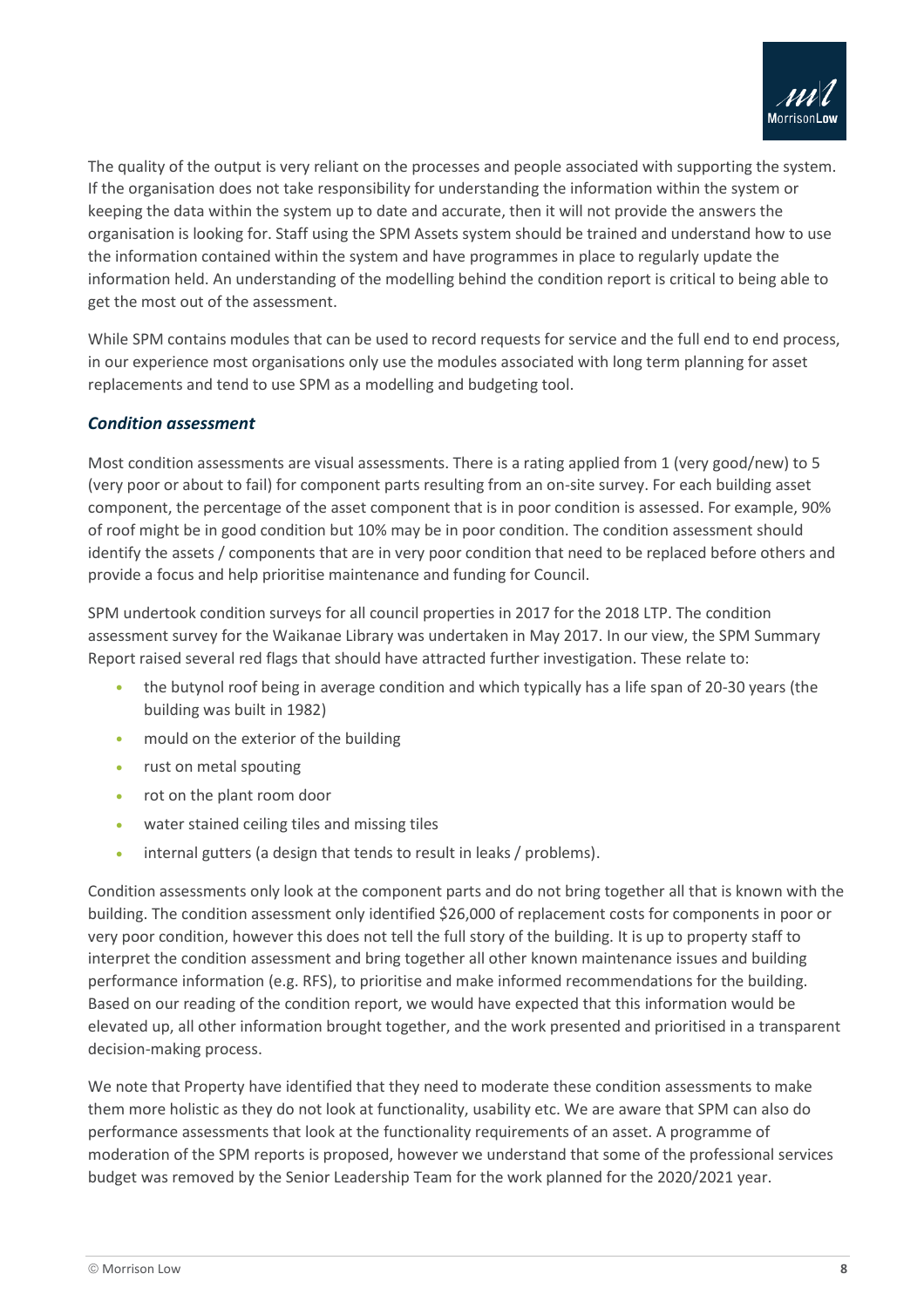

Overall, we do not see a failing in the condition report. The failing is in understanding what the assessment was and what it was not, the interpretation of the report, and not bringing together all information about the building. We do acknowledge that the SPM condition report would not identify the design failings that the Miyamoto Condition Report identified as they are two very different reports undertaken for different purposes.

We did not receive any condition assessments for the Library apart from a summary report for 2017. Other than references to an asset register in 2002 that contained condition ratings for the Library in two sections, Halls and Buildings and Office, Service Centres and Depots, there were no other condition surveys available. Condition ratings are shown in Table 1 below.

#### <span id="page-11-0"></span>**Table 1 Waikanae Library 2002 condition ratings**

| <b>Condition rating</b>                   |                   |                 |                   |                 |                |               |  |  |  |  |  |
|-------------------------------------------|-------------------|-----------------|-------------------|-----------------|----------------|---------------|--|--|--|--|--|
|                                           |                   | <b>Exterior</b> |                   | <b>Interior</b> | <b>Fitting</b> | <b>Ground</b> |  |  |  |  |  |
|                                           | <b>Structural</b> | <b>Décor</b>    | <b>Structural</b> | Décor           |                |               |  |  |  |  |  |
| <b>Halls and Buildings</b>                |                   |                 |                   |                 | 4              |               |  |  |  |  |  |
| <b>Office, Service Centres and Depots</b> |                   |                 |                   |                 |                |               |  |  |  |  |  |

Because no other copies of condition assessments have been provided, it is unclear whether they were undertaken and therefore we cannot say whether condition assessment underpinned previous asset and activity management plans or not. However, we note that previous activity management plans reference condition assessments as follows:

*"The Waikanae Library is in good to very good condition."* (Draft 2006 Properties AMP)

The 2011/12 Property Asset Management Plan (AMP) identifies the timeframe for condition ratings assessment for libraries as June 2012.

*"The Council carries out regular condition surveys to ensure its assets are maintained, replaced or developed over the long term to meet required delivery standards and foreseeable future needs at minimal cost.*

*The Council has an asset management system which holds live condition date on property assets. Analysis of this data provides a good understanding of programmed cyclical maintenance needs to minimise costs."* (2015-2035 Community Facilities Activity Management Plan)

The 2015-2035 Community Facilities Activity Management Plan indicates the timeframe for condition ratings assessment for libraries as June 2016.

The overall impression from the AMPs is that they are based, in part, on condition assessments and that the condition of the building is analysed as part of the process.

### *Property does not use the information available to it to make or inform decision making*

While significant numbers of RFS were received for the Waikanae Library building, nobody was taking a holistic view of the asset. What we mean by this is that there is no system or process for reporting and /or analysis from the RFS system on a per building or per issue basis. Therefore, the Property team does not understand whether there are recurrent issues or themes related to one building or across its portfolio.

• Information from RFS is not used to inform asset management planning in the property team; it is not collated, analysed or reported.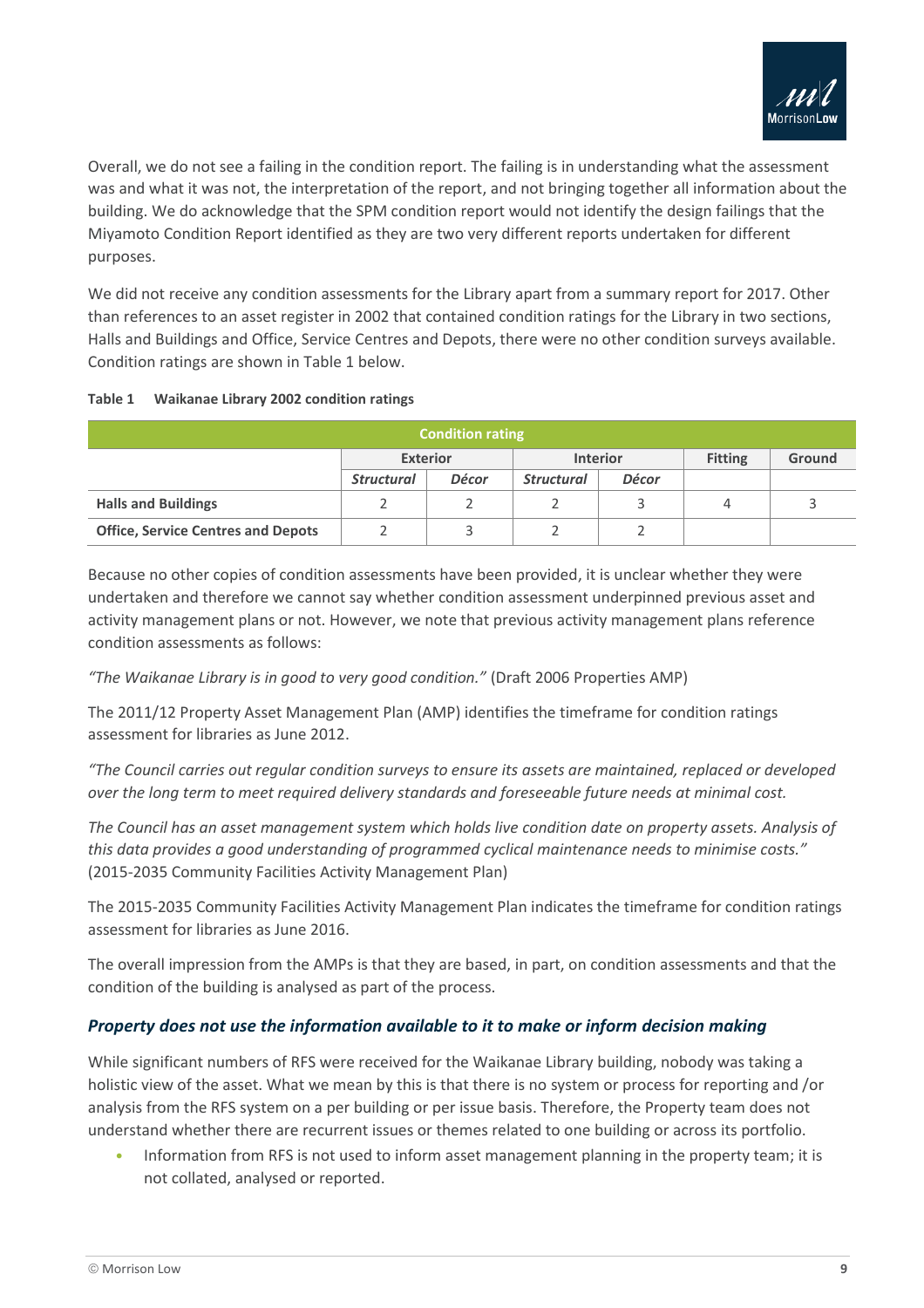

- Service managers are not involved in strategic asset management discussions or given the opportunity to provide direct feedback to Property to discuss building performance and inform potential budget recommendations.
- Council's handyman and contractors are not consulted about common issues or in general, that could inform asset management planning. However, contractors must notify Council of any hazard they create or are aware of onsite in accordance with the Contractors Health, Safety and Environmental agreement.
- Customer satisfaction survey comments are not considered in asset management planning. Rather, the generally high library score is relied on to keep with the status quo.

This is valuable 'user' and performance information that should be being used.

We are however aware that Library and Customer Services staff reviewed a business case in 2017 for renewals and modifications of the Waikanae Library to *"achieve high standard of library facility for Waikanae for the next ten years"*. <sup>7</sup> We do not know if any issues were raised by those departments at the time as the business case only indicates that this review occurred.

The fact is that Council had all the information it required to act earlier on the Library to test it. Organisationally, it chose not to use it. Property staff did not escalate or report the issues and continued with nursing the building along regardless of the risk or consequences. In doing so, they assumed that it was a risk that was not theirs to manage. In addition to RFS and maintenance records, there was information from staff working in the building, contractor and handyman information and service manager feedback that was available. It is critical that time is taken to gather and analyse information about Council assets so that asset performance is understood, and information given (or escalated) to management to ensure an informed response to Council asset management planning.

We also heard that new staff may not have been made aware of what information Council has and where to find it. This should be covered as part of the induction process.

#### *Asset and activity management plans*

Section 14 of the Local Government Act 2002 requires local authorities to act in accordance with the following principle:

*"14(1)(g) a local authority should ensure prudent stewardship of the efficient and effective use of its resources in the interests of its district or region, including planning effectively for the future management of its assets..."*

The industry accepted practice to meet this is via asset management plans.

We were provided with various versions of properties asset management plans and/or financial data dating from 1997 to 2011, a property 30-year plan updated to 2014, and community facilities activity management plans from 2015 and 2018. The documents provided were in various states of completeness. While many reference condition surveys and staff and customer satisfaction surveys that inform the asset management planning process, there is little evidence of this happening for the Library. There is also little discussion in the documents specifically about the Waikanae Library because of the high level of these documents.

<sup>7</sup> 2018 Long Term Plan Business Case Waikanae Interim Library Renewal Modification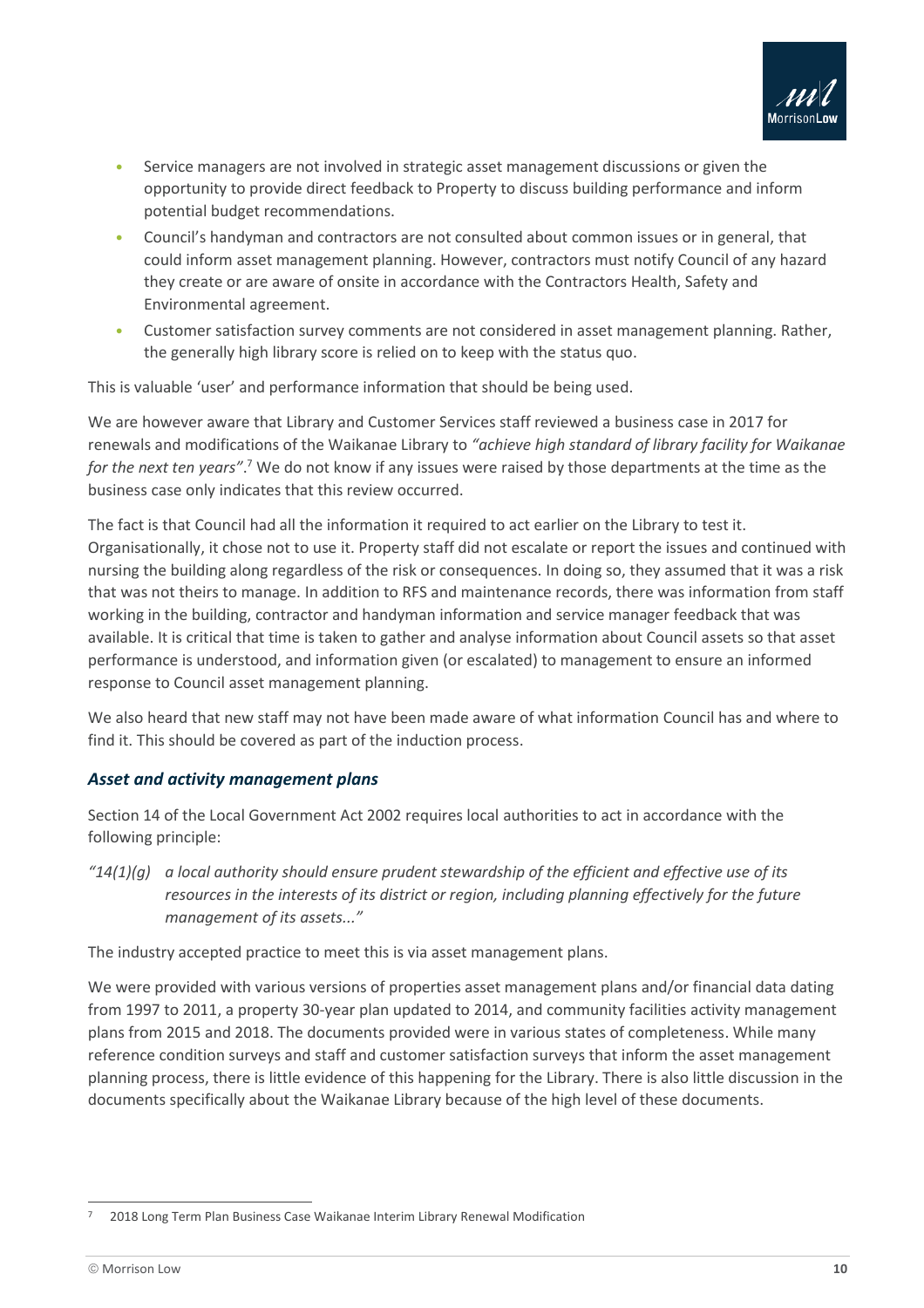

The most recent Activity Management Plan for Community Facilities (dated 2018) is a draft document that should have been signed off as part of the 2018-2038 LTP. Libraries are identified as a strategically important asset in this document. As the most recent document, and what should be the most up to date version, we have undertaken a high-level review of the draft Plan. Our view is that the Plan shows a barely aware level of maturity when it comes to community facilities asset management when considered against the International Infrastructure Management Manual Asset Management Maturity Assessment tool. In particular:

- There is a fundamental misunderstanding of what Council needs to be doing e.g. Asset Management Processes response to Failure Prediction relies on condition assessments and does not recognise asset performance, RFS or other maintenance information that should be used to predict failure.
- The document does not bring together all the information, risks and consequences about community assets.
- The document is high level and appears to have been treated as a tick box template exercise to try to demonstrate asset management practice and procedures, regardless of whether they are followed.
- Optimised Renewal Decision Making is defined but not followed.
- The AMP is light on meaningful information on specific buildings and is more at an asset group level.

We also note that no interpretation of the Library condition assessment is included in the AMP. Rather parts of the assessment have been cut and pasted into the AMP with no further explanation or information on the performance of the building or recognition of RFS. Users of the building, contractors and council's handyman were not involved in any asset management discussions. There is a clear disconnect between the building and the service.

We heard that staff do not place much value on the activity management plans and find them too high level. This comes through in the Activity Management Plan, and better asset management practices and culture needs to be embedded in the Property team to support the development of a meaningful document that is used, valued and relied on for informed decision-making.

Good asset management requires funding to do the job properly. Analysis of data is critical to see what is happening with Council assets and to address maintenance, capital works, issues, risks, consequences and budget. Staff need to be trained, and business processes need to be in place. We do not infer that staff are not currently trained but emphasise the importance of training to get the most out of staff. Putting the resource in the right area is critical.

From our experience, it is not uncommon for low levels of asset maturity to be prevalent in councils, particularly in buildings. Kapiti is not unique in this way.

We also note that it appears that the building was able to obtain the required Building Warrants of Fitness (BWOF). These are required where a building has specified systems. It would not be expected that the contractor undertaking the BWOF inspection work would address broader building issues in their report as that is unlikely to be within the scope of the work requested.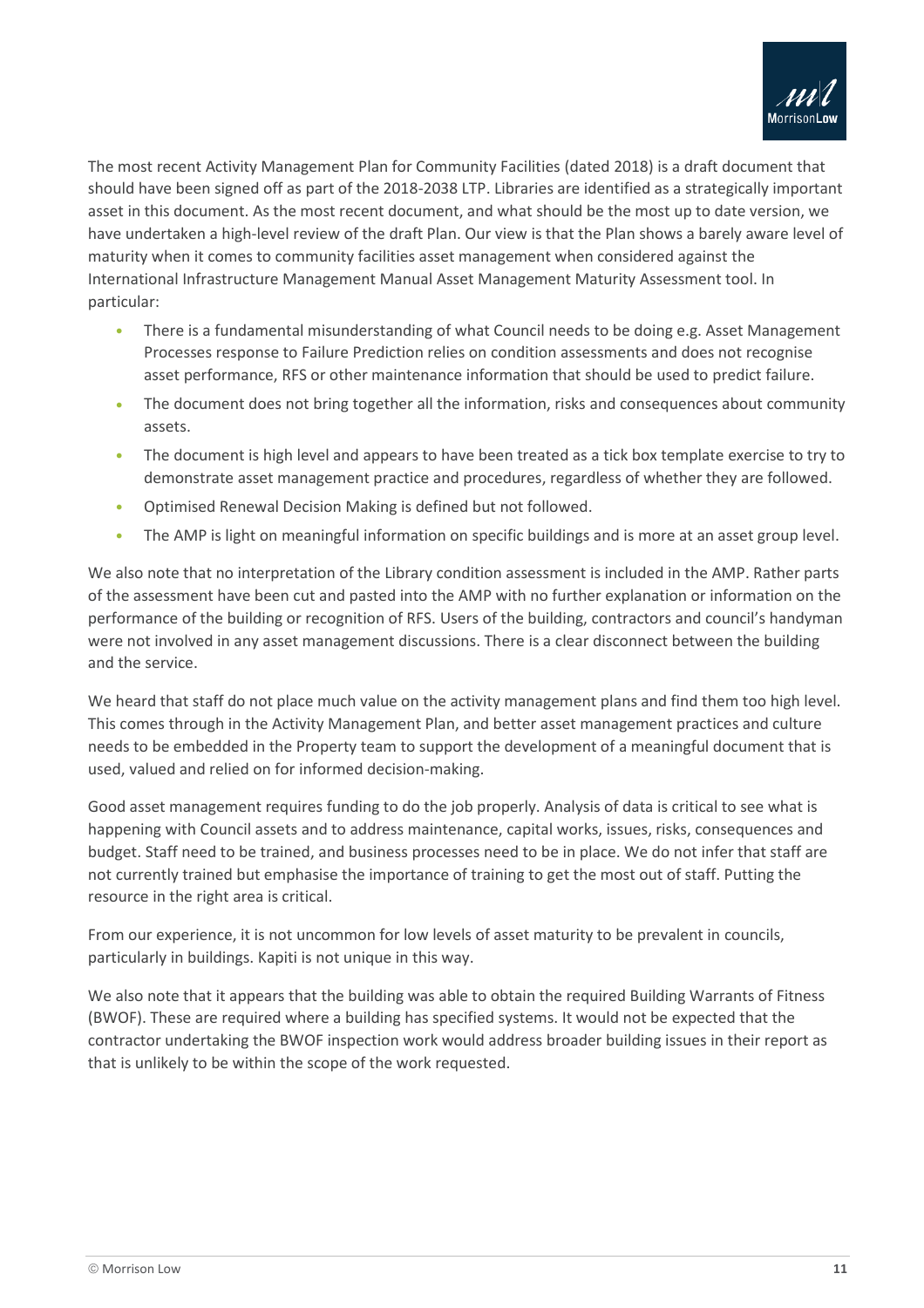

### *Budgeting*

Budgets are built on a historic basis with a starting point for budgeting for asset management being that there is no more money. Budgets are commonly known to be insufficient to do the work required, but there is no evidence provided to support the budget that is initially put forward. Information provided on the historic community facilities capital expenditure across the portfolio as (asset renewals and new assets / upgrades) from 2013/2014 to 2017/2018 shows a total spend of between \$187,000 – \$343,000 per financial year, totalling \$1.37million. This compares with 2018/2019 budget of \$2.7million that included \$945,000 for the Library upgrade and supports the limited spend on the Waikanae Library over this period as was reported to us by staff.

We are aware that Council is one of the most indebted in New Zealand, and this has resulted in significant pressure to keep rates and costs down. This provides context for decisions on the Library, and is arguably likely why further budget was not sought.

We have identified a culture of not spending Council money. Even the plumber was told that Council didn't want to spend money on the Library because of the upcoming Library / Gallery upgrade. While fiscally admirable, staff need to consider what are the consequences of not asking for the budget that is required to deliver an effective service. This culture is not new and dates back to the previous General Manager and we understand this position was regularly reinforced to the Property Manager. If Council cannot undertake its functions and services to a safe and satisfactory level in accordance with legislative requirements, decision makers need to know this so they can make an informed decision on it. Staff doing so take a risk that is not theirs to take. Additionally, it creates a situation where there will be greater future costs as a result. Again, that analysis is not presented to decision makers.

By not seeking additional funding, not utilising the information available, not specifically and transparently reporting risks to decision makers, the Property team and its managers have played a key role in enabling the current set of circumstances at the Waikanae Library to occur.

We have broader concerns about Council's property portfolio. This is due to our discussions with staff which anecdotally would indicate that Council may also have some significant issues with the community halls and pensioner housing portfolios. There are significant risks and consequences, including reputational damage if this is not investigated immediately.

#### *Roles and responsibilities*

The efficient and effective management of Council's assets is essential. To be effective there must be a clear definition of roles and responsibilities, and this should be a whole of organisational approach. Currently, however, there is a lack of clarity around roles and responsibilities as they relate to the Library and building more generally.

We understand that the Property team undertake the asset management and property management function for Council. They are the asset owner, and their activities range from strategy to operations.

It is not uncommon for people to do multiple roles, particularly in smaller councils. However, it is important to understand the difference in each role you perform.

Successful delivery of asset management functions within an organisation requires a clear definition of the roles and responsibilities of asset management. This is reflected in an activity to continuum from owner to strategy to planning, to managing, to delivery and operations as shown in Figure 2 below.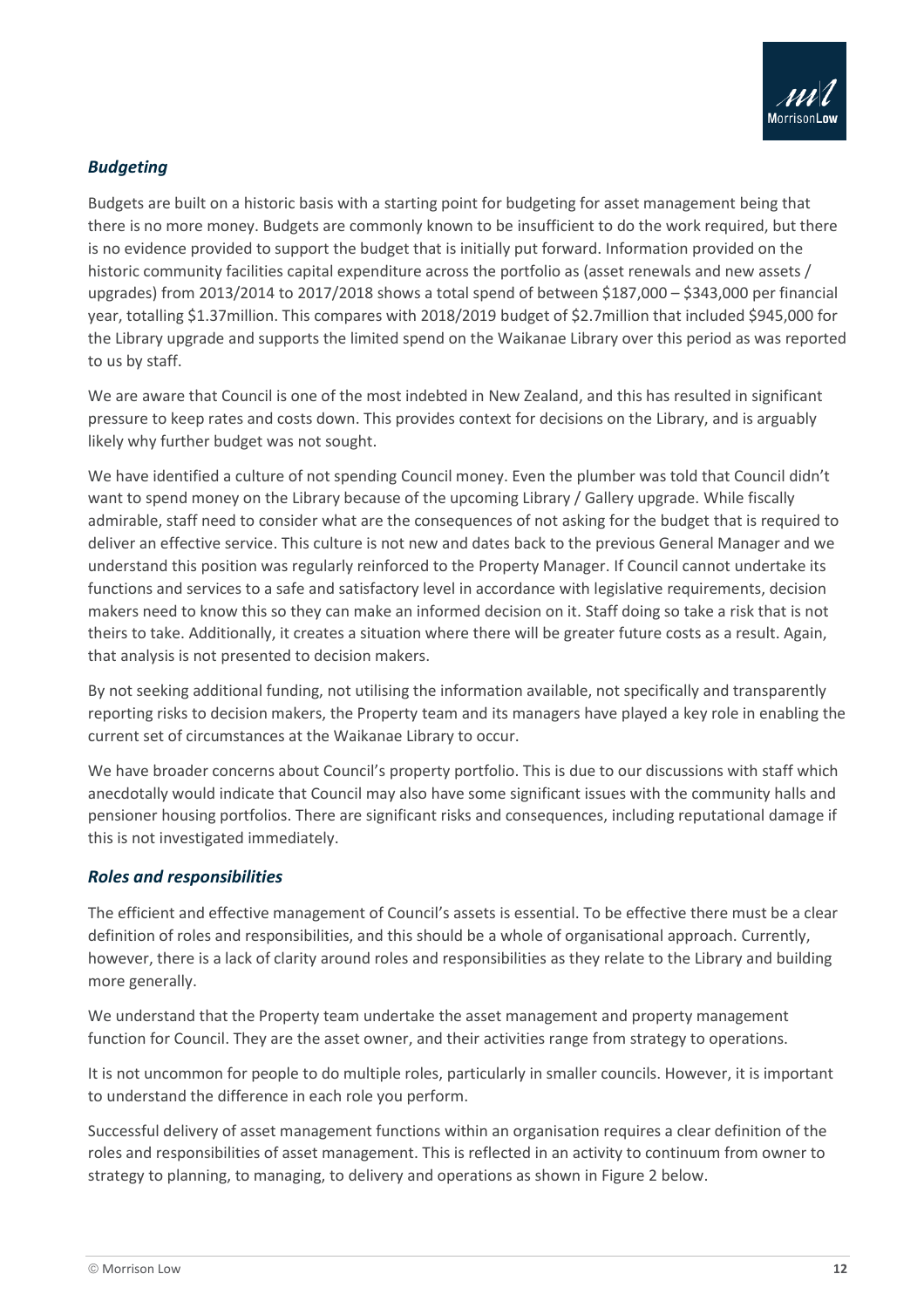

#### <span id="page-15-1"></span>**Figure 2 Asset management activity continuum**



Asset management has a number of key functions, each with core activity responsibilities. Generally, better results are achieved if roles have distinct boundaries within their functional areas. summary for roles and responsibilities is outlined in Table 2 below.

#### <span id="page-15-0"></span>**Table 2 Roles and responsibilities**

| <b>Roles</b>                                          | <b>Responsibilities</b>                                                    |  |  |  |  |  |
|-------------------------------------------------------|----------------------------------------------------------------------------|--|--|--|--|--|
| <b>Asset owner</b>                                    | Establish long term policy and strategy                                    |  |  |  |  |  |
| Ownership responsibility for the                      | Establish future demand for assets (type and standard)                     |  |  |  |  |  |
| management of assets and is usually                   | Establish long term organisational expectations                            |  |  |  |  |  |
| responsible for policy and overall                    | Develop strategic service level outcomes                                   |  |  |  |  |  |
| asset strategy                                        | Implement policy and strategy for existing assets through AMPs             |  |  |  |  |  |
|                                                       | Develop AMPs                                                               |  |  |  |  |  |
|                                                       | Develop investment programmes to inform budget envelopes                   |  |  |  |  |  |
|                                                       | Ensure integration of asset management into delivery and operational plans |  |  |  |  |  |
|                                                       | Maintain and develop asset systems and strategic reporting                 |  |  |  |  |  |
|                                                       | Ensure asset accounting is accurate and maintained                         |  |  |  |  |  |
|                                                       | Develop renewals strategy                                                  |  |  |  |  |  |
|                                                       | Develop capital works prioritisation                                       |  |  |  |  |  |
|                                                       | Collect asset management data                                              |  |  |  |  |  |
|                                                       | Data custodian                                                             |  |  |  |  |  |
| Asset custodian                                       | Develop and oversee forward works programme                                |  |  |  |  |  |
| Responsible for planning and                          | Project handover documentation                                             |  |  |  |  |  |
| management of the assets including                    | Control budgets                                                            |  |  |  |  |  |
| collecting and maintaining asset                      | Commission improvements                                                    |  |  |  |  |  |
| data, determining works<br>programmes and maintenance | Develop asset management delivery plans                                    |  |  |  |  |  |
| strategies etc                                        | Specify service levels                                                     |  |  |  |  |  |
|                                                       | Determine asset condition rating                                           |  |  |  |  |  |
|                                                       | Undertake risk management                                                  |  |  |  |  |  |
|                                                       | Recommend asset disposal and renewal                                       |  |  |  |  |  |
| <b>Asset delivery</b>                                 | Deliver programmed and reactive maintenance                                |  |  |  |  |  |
| Responsible for day to day                            | Deliver and / or manage capital works                                      |  |  |  |  |  |
| maintenance of assets                                 |                                                                            |  |  |  |  |  |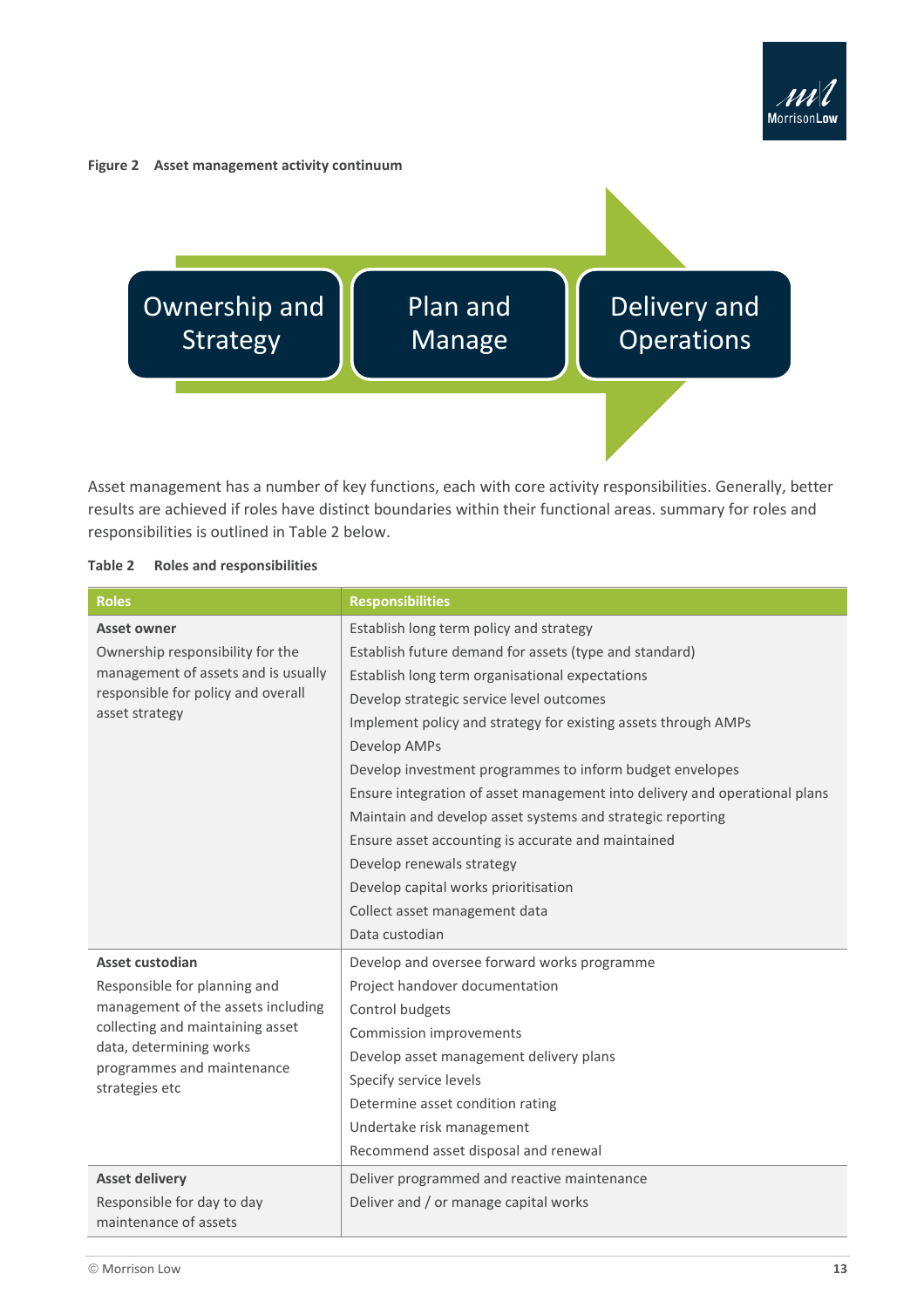

| <b>Roles</b>                       | <b>Responsibilities</b>           |  |  |  |  |
|------------------------------------|-----------------------------------|--|--|--|--|
| <b>Operations</b>                  | Deliver operations and services   |  |  |  |  |
| Responsible for the operations and | Manage service delivery functions |  |  |  |  |
| services delivered by the assets   | Manage service user expectations  |  |  |  |  |
|                                    | Deliver adopted levels of service |  |  |  |  |

It is our view that these roles should be clear and distinct in any structure. How these roles and responsibilities are split will depend on a number of factors, such as organisational priorities, size, organisational asset management maturity and location.

It also appears that there are very clear grades / levels within which the Property team operate, with specific tasks allocated to a specific level role. It is important that the different roles and levels work together to achieve good property outcomes for staff and its customers in accordance with Council's delegation's manual and vision. Property is a specialist area which comes with high risk to Council if not managed properly. This should be reflected in the roles, responsibilities and delegations of the team.

#### *Staff and customer satisfaction survey*

Activity management plans reference staff and customer satisfaction surveys, often as mitigation or as an information source in the asset management planning process.

Given what we heard about the condition of the building, and after reviewing the extensive complaints from staff and customers, we expected that the staff and customer satisfaction surveys may provide further insight and information on the poor condition of the library. The community clearly values its library and its staff; they did have comments about the library building. By way of some examples, the 2017 customer satisfaction survey asked, "Are you satisfied with the library building facilities?" Answers included:

- Stained carpet by heater is disgusting
- Cramped and unwelcoming
- Could be a better building, previous water damage is apparent
- Ceiling in ladies toilet is a mess.

When asked in the same survey "what if anything could we do to make your library environment better" responses included:

- Need purpose building library
- New carpet. Very stained in places though I guess this is a low priority for KCDC
- Leaks all over carpet bad.

A 2016 customer feedback survey also elicited comments about the building including:

- Modernise and upgrade building
- Building not ideal, fabric looks tired. Please bowl and start from scratch
- Needs major rejuvenation
- Needs major upgrade
- Needs to be updated
- Poor condition
- Needs total rebuild fit for purpose
- Things are very tired.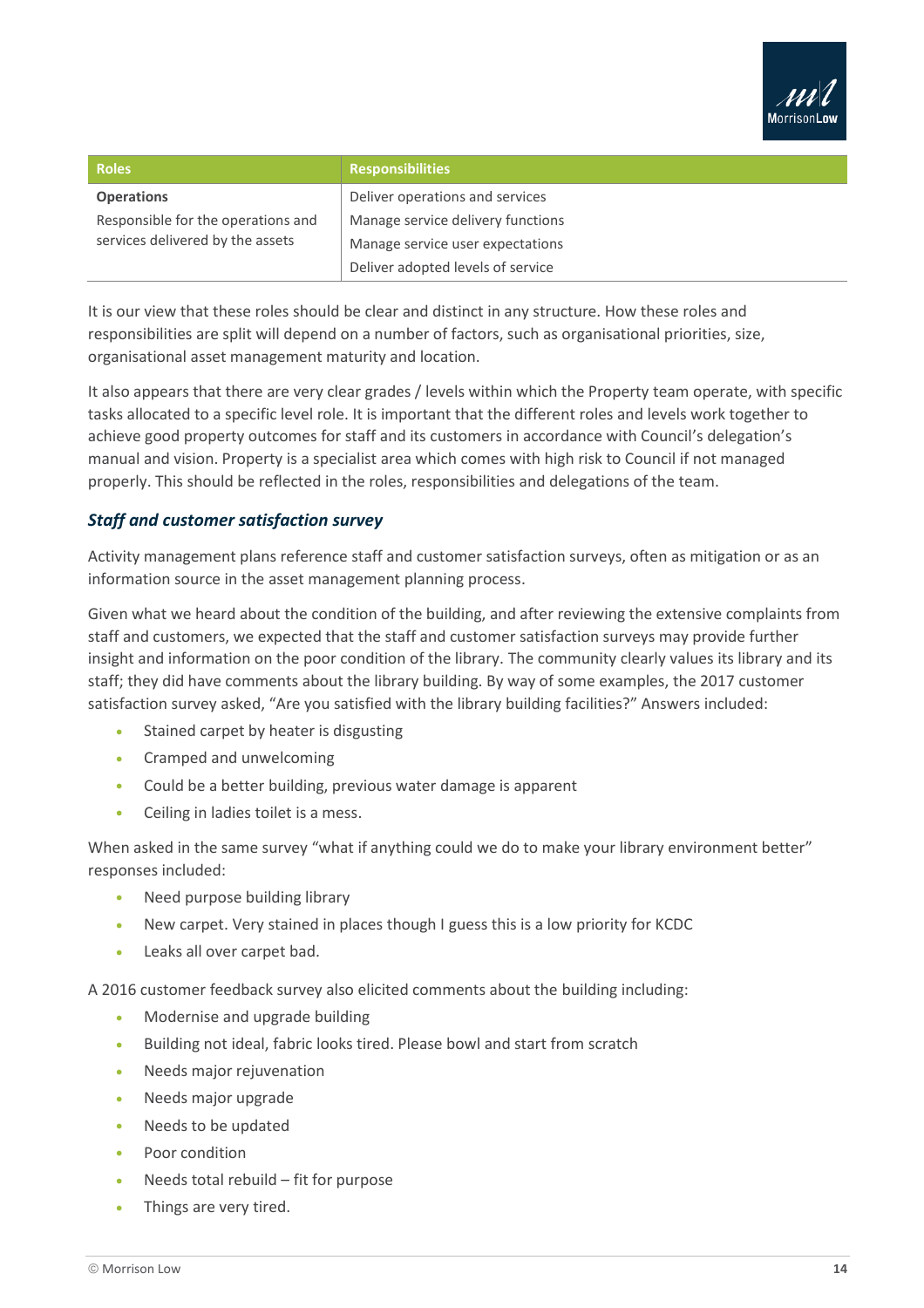

Based on these comments we would expect the Activity Management Plan to acknowledge the comments received, and not just rely on the high approval ratings of a library that the community does not want to lose. In the 2017 customer survey 83% of respondents were satisfied with services provided by libraries. High satisfaction results are not surprising for libraries, but if the feedback received is not considered, particularly in the mix of other information known by Council such as RFS and maintenance records, just using the overall satisfaction rating does not tell the full story.

We have received information on staff satisfaction surveys from 2015 and 2017. We understand that the 2017 survey was run by an external company, however we are not clear on whether this was the case for 2015. Answers to the survey are aggregated to *District Libraries* and measured against the *Total Organisation*. We note the following level of agreement to the following statements from the 2015 and 2017 survey in Figure 3 below.

| Statement 3.3 | This organisation is interested in the views and opinions of its people                               |
|---------------|-------------------------------------------------------------------------------------------------------|
| Statement 4.2 | This organisation cares about the well-being of its people                                            |
| Statement 4.6 | This organisation is committed to the Health and Safety of its people (renumbered as 4.7)<br>in 2017) |





#### <span id="page-17-0"></span>**Figure 3 Staff survey responses**

While we cannot separate out those staff responses for those working at the Waikanae Library, the library staff survey results improved from 2015 to 2017, which does not correspond with what we were hearing. This may be because those staff interviewed as part of this review did not start working in the Library until 2018.

Overall, while survey results can be useful for asset management planning and gauging public and staff opinion, we do not see any evidence of this information being used in the 2018 draft Activity Management Plan for Community Facilities.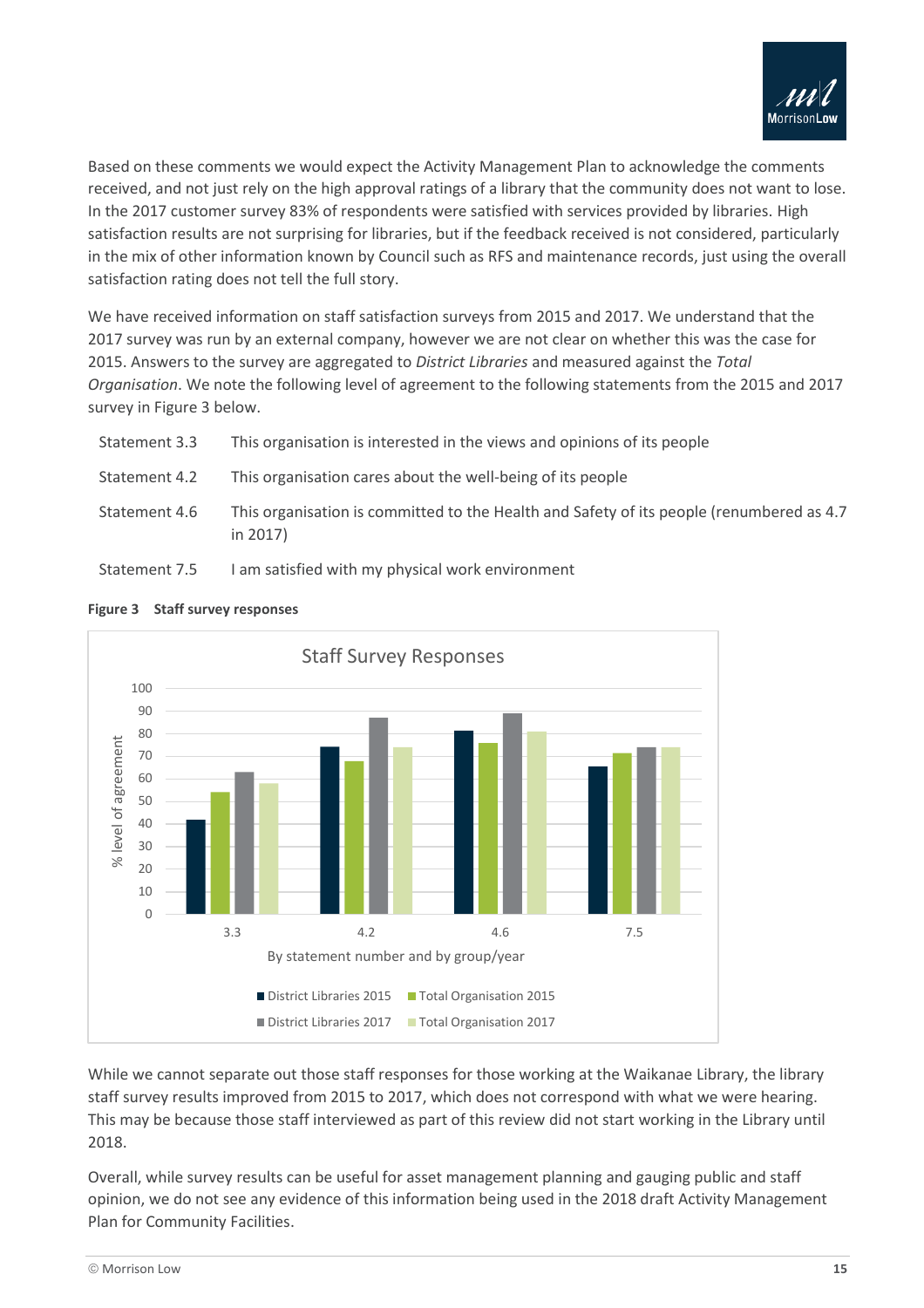

#### *Recommendations*

- Undertake an asset management practices and procedures (core business processes) review, develop an improvement plan and implement recommendations resulting from the review.
- Update and finalise the 2018 Activity Management Plan for Community Facilities utilising all known asset information and survey feedback so that it is a valuable information source for asset management planning.
- Property to transparently identify, escalate and report risks and consequences in their portfolio for under investment, deferrals etc.
- Identify any additional SPM and RFS functionality requirements to enable better reporting and analysis of information to achieve an integrated view of community facilities assets.
- Set clear criteria in line with a risk framework that will trigger specific action in particular circumstances.
- Clearly set out roles and responsibilities as they relate to buildings and the services within them.
- Property to liaise better with service managers and contractors to build a strong evidence base on the portfolio.
- Property to request a true and accurate level of funding required for capital projects and renewals.
- Urgently review the community halls and pensioner housing portfolios and identify risks, consequences, funding, health and safety implications from the review and a programme of work.
- Review staff training, identify training needs and develop a training programme.
- Review Property functions and assess alignment with available resource and identify any capability or capacity gaps.

### <span id="page-18-0"></span>**Requests for service**

We have included RFS under the broader asset management practices theme as the information contained in the system should be used to inform asset management planning. We understand that the RFS system started out as a customer services database and it is used in different ways across the organisation e.g. some use it as a workflow, but in essence it is a transactional system and used as a de facto works order system. We understand that there is currently no reporting on RFS's whether it be by site or by theme.

The number of service requests logged across the organisation annually is approximately 25,000. While we do not have a breakdown of the proportion of RFS that are overseen by Property, given the assets managed and broader property functions, we would expect that a large number of these requests would be property related. For the purposes of this report we focus on RFS as they relate to the Waikanae Library. There are a number of channels that RFS can be logged:

- By phone
- Face to face
- Email
- Direct to Property.

Not all staff members know how to log an RFS, and it is often a Customer Services Representative (CSR) who receives and logs the requests on behalf of other staff or the public.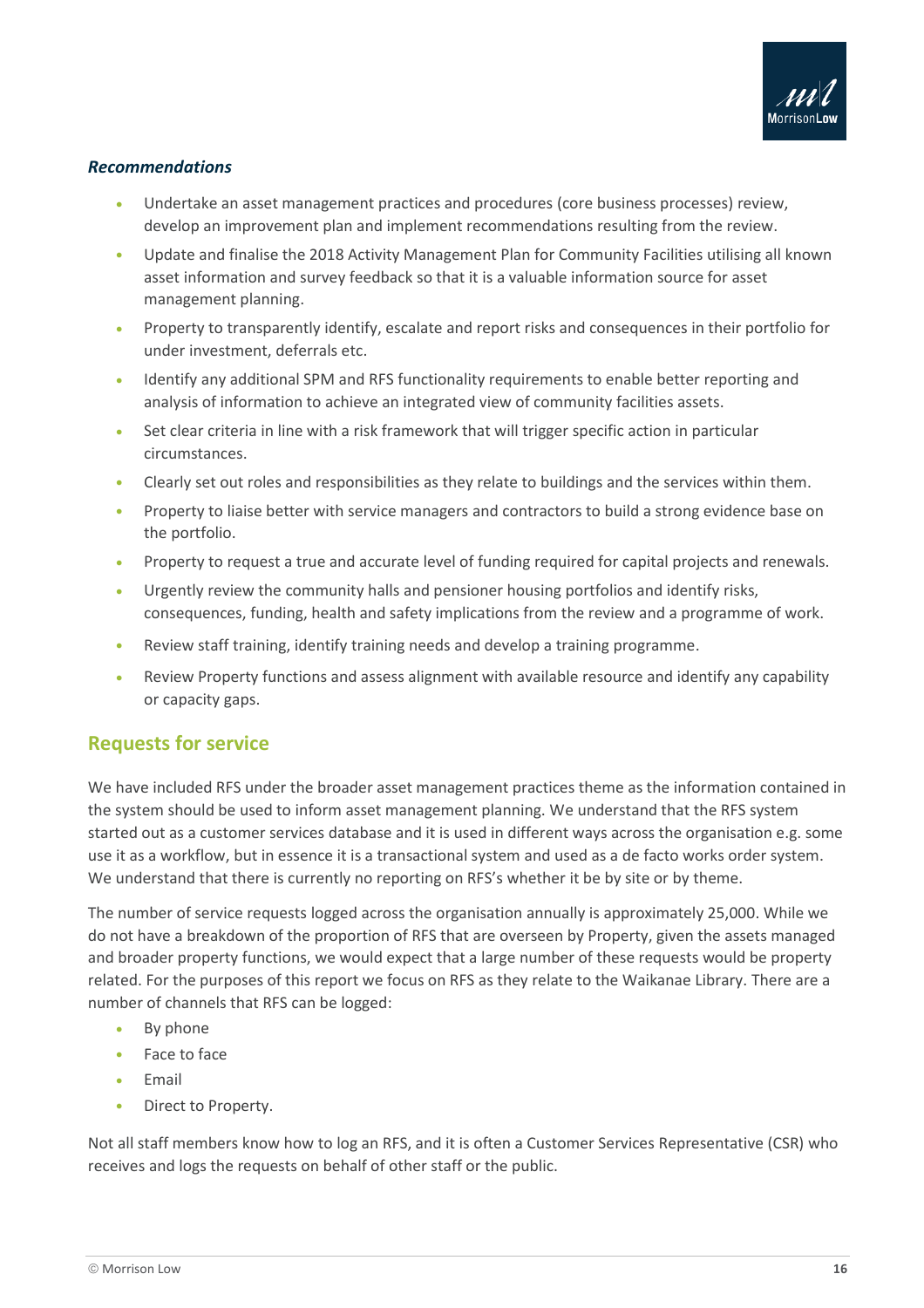

We heard conflicting things around process and delegations in assigning work to contractors. We heard that CSRs log the RFS, send out to the contractor and *cc* the instruction to a generic Property email address. It is not possible for Property to identify, from the subject line, whether the email is for information or for action, so they must open each email, read it and take appropriate action (if any). We heard differing views for what the contractor is able to do when responding to an RFS. We understand that beyond an inspection or a quick fix that the contractor cannot undertake work without approval from, in most cases, the Property Manager. From this it appears that staff in Property who work with contractors on RFS do not have a clear or common understanding of what they are able to approve a contractor to do, and are not clear if they have a value limit on assigning work. As a result, staff delegate this up to the manager. This is inefficient and is not good use of the manager's time as it takes time away from the strategic functions of that role.

We also understand that an RFS gets closed on receipt of the contractor's invoice, and any comments received from the contractor about the job are noted in the RFS system. Details on RFS and feedback from contractors / suppliers are not recorded or migrated to any asset management system and it is not reported on.

In regard to the Waikanae Library, we heard that contractors were called out (via RFS) every time there was heavy rain. However, we also heard that there were times that staff working in the library would deal with smaller leaks themselves with buckets etc. Therefore, the building leaked more than the 116 times recorded between 2002 and 2018 and what is recorded through the RFS system.

Over the years, various forms of recording and tracking the leaky building issues have been developed by those working in the Library. Staff should not have felt they needed to do this to provide evidence of their requests / attempts to get the leaks fixed permanently.

We did not find any barriers for staff working at the library logging RFS on behalf of staff or customers. The barrier was in how the underlying source of the problem was not addressed. We do not understand how the number of RFS in the system with language such as *"just the usual leak", "leak in the same places as last time" "same old leak"* , let alone the complaints relating to mould can still result in the root cause being unresolved and continual patch ups applied. The only answer we can come to on this is that it was because the building was being 'nursed along' waiting for the ever-impending redevelopment with the Gallery, and until funding was allocated in the LTP. Staff just needed to wait for that to happen, whenever that was going to be.

#### *Recommendations*

- Establish and communicate clear delegations be established for Property staff with clear parameters to be able to confidently instruct contractors to undertake required maintenance works through the RFS system.
- CSRs to include in the email subject line if Property is required to undertake an action or if it is for information for an RFS.
- Review the RFS process and information logged.
- Undertake quarterly reporting and analysis from the RFS system to understand asset performance and inform council asset management plans and decision making.
- Develop triggers for reporting that would help to identify repeated issues or themes logged in the RFS system for individual buildings and across portfolios so that Council can identify risk and consequences early.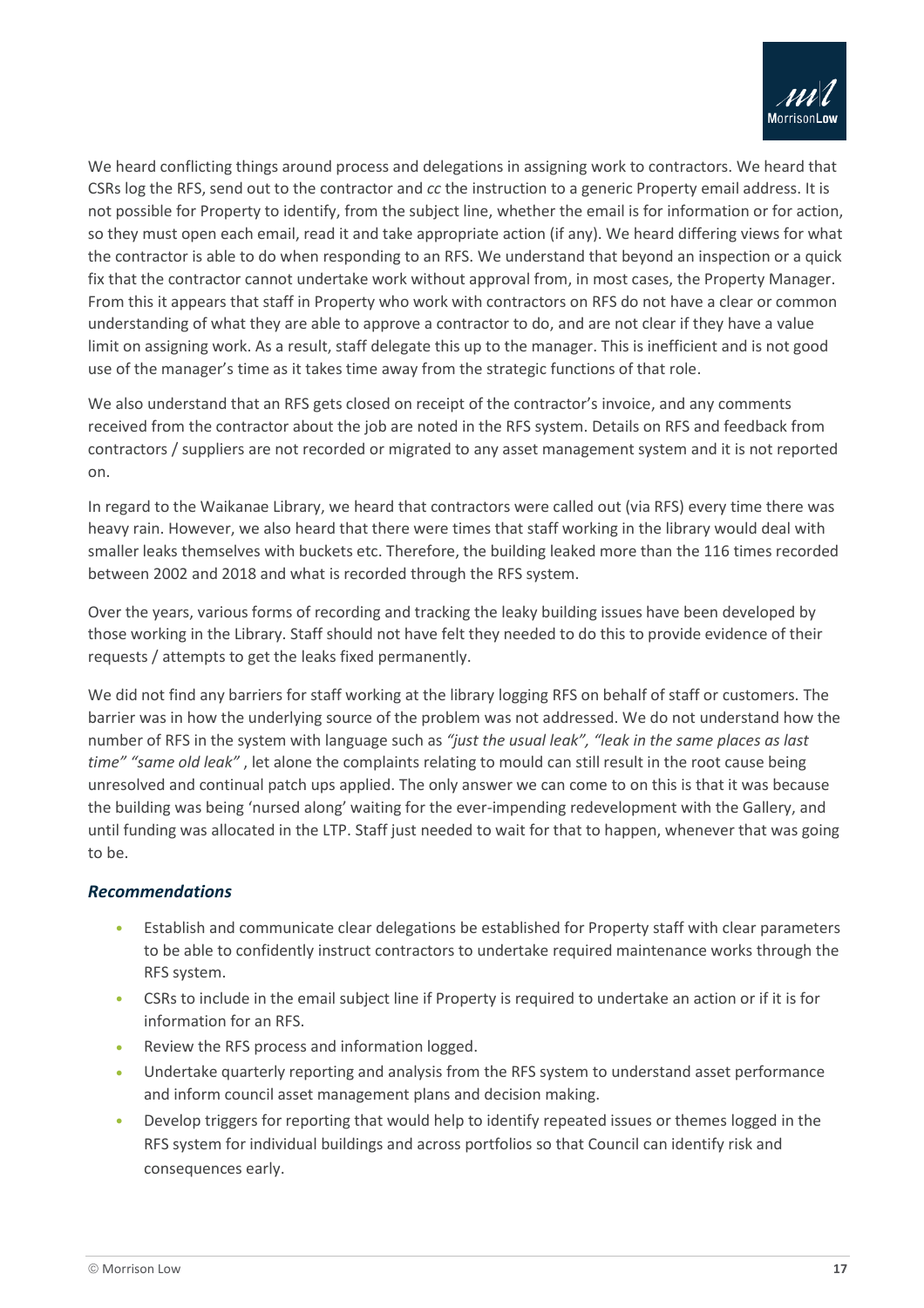

### <span id="page-20-0"></span>**Decision Making**

We were provided with information on decisions made by Council on the Library. Long Term Plan and Annual Plan and report decisions on the library (and the gallery) are summarised below:

- 2008 Annual Plan provides capex of \$120,000 for replacement and upgrade of the lift.
- 2009 LTCCP includes library expansion and upgrade in 2012/2013 and 2013/2014 as part of a gradual increase in service levels over the next ten years. Council included \$1,903,000 in the 2009 LTCCP for this work and the shortfall for the Gallery was identified.
- 2010/2011 Annual Plan Design work for the Gallery and Library project to be completed (\$120,000).
- 2011 Report approves the design for the upgrade of the Library and Gallery. A memorandum of understanding was signed with the Gallery following concept designs. Four proposals were received but design parameters changed because of funding, and then were considered overly compromised. A revised concept design was presented to a stakeholder group in June 2011 and agreed.
- 2012 LTP included provision in 2015/16 for an upgrade to the Library and Gallery provided all external funding for the Gallery had been obtained.
- 2015 Report approves inclusion in the 2015-2025 LTP of the upgrade as a combined project in 2016/2017 and 2018/2019 with a budget of \$5.3 million as per the MOU with the Mahara Gallery Trust.
- 2016/2017 Annual Plan is to continue maintenance and renewal programme and commence the Library and Gallery upgrades subject to the Mahara Gallery Trust securing funding
- 2017/2018 Annual Plan investigate site options for Library and Gallery based on outcomes and commence preliminary design work.
- 2018 LTP Waikanae Library "Council has decided to defer the need for a new library by *undertaking a programme of renewals and minor building alterations to the existing library building. This work, which has a budget of \$900,000 in 2018/19 and a further \$100,000 the following year, will achieve a high standard of library facility with the constraints of the existing building envelope. This will allow us to defer the building of a new library in Waikanae until 2029/2030 and will give us time to identify a preferred site and resolve any land ownership issues.*

*Mahara Gallery – In place of the original plan to build a new combined library and art gallery on a new site it is now intended that the Mahara Gallery will have its footprint extended to take over the current Waikanae public toilets space on the western side of the building. The existing public toilets will first be replaced by a new 'Exceloo' style facility to be built in 2020/21. The gallery extension is planned to follow in 2021 at an estimated cost of \$6.1 million, although this remains subject to the Mahara Gallery Trust completing their fundraising."<sup>8</sup>*

<sup>8</sup> 2018-2038 Kapiti Coast District Council Long Term Plan, page 75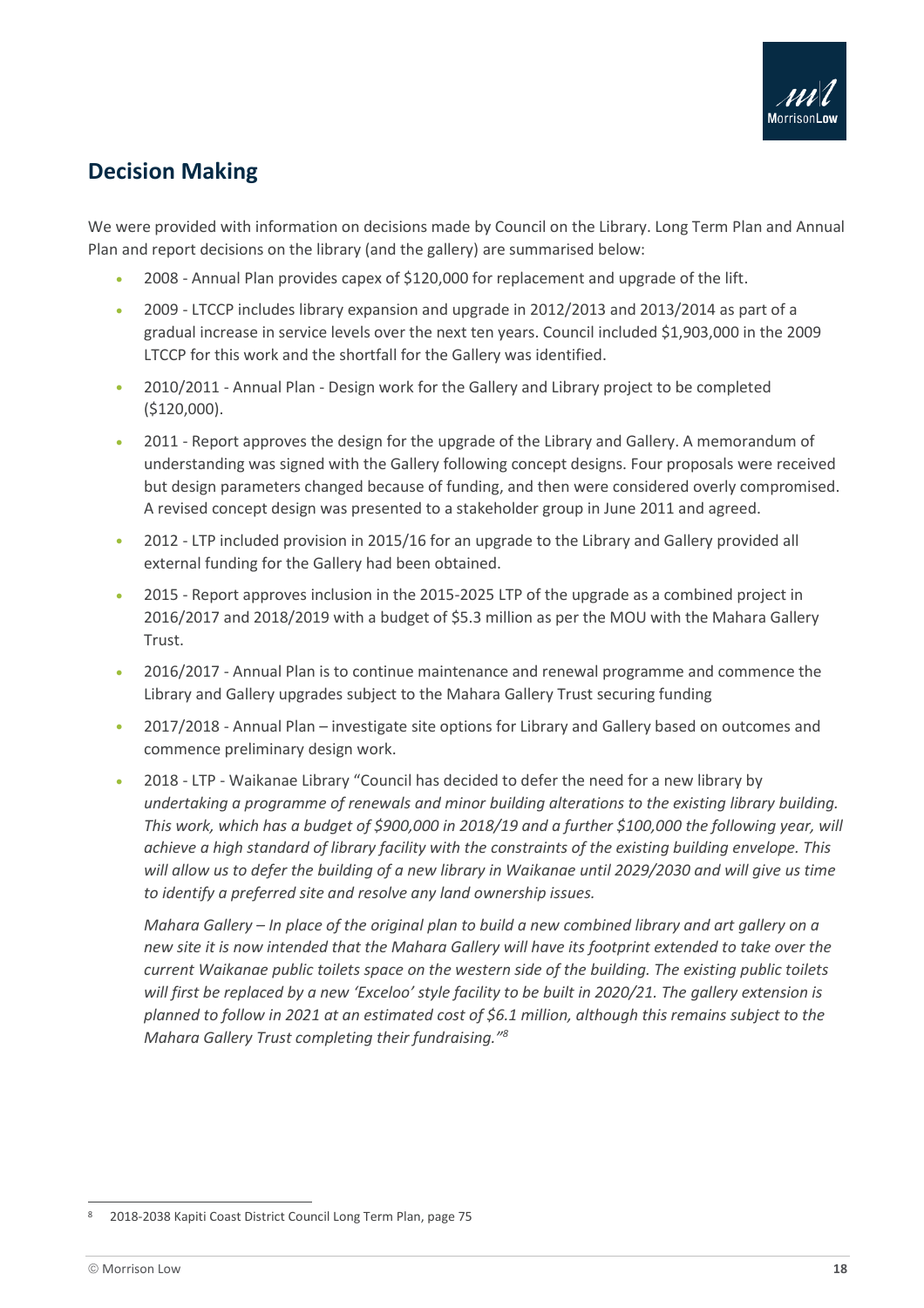

From what we have seen we cannot see any reference to risk, the continual leaks, conditions that staff were working in, and eventually mould in any reports to Council. It appears from the evidence we have seen that Councillors were unaware of the extent of the problems with the Library until the toxic mould was discovered and a significant decision having to be made to close the Library – primarily based on risk. There is a failing of Property staff to inform SLT and Council of the ongoing problems with the building and the risks in continuing to defer investment. The right information was not getting to decision makers. In addition, and as we identified earlier, we know that there is a culture of "don't ask" for more budget, hence risk is not identified because nothing is reported. This culture is not new and dates back to the previous General Manager, Community Services. This is a perpetuating downward spiral that was not tested and can only lead to more problems. We heard that there was no appetite by Council to spend money on this asset. Who "Council" was it is not clear, as there is no evidence to suggest that this was elected members.

From the information that we have seen provided to SLT from Property, we have seen no reference to the current state of the Library, the constant leaks, no reference to the number of RFS, and no real assessment of the risk and consequences in delaying renewals or a new build.

In an LTP property presentation document for SLT and Councillors in 2018 there is a page on the Waikanae Library renewal which includes minor building alterations *"…to achieve a high standard of library facility within the constraints of the existing building envelope."* The presentation states that:

- *"Cost of a new library is prohibitive at an estimated \$10.5m including land purchase*
- *18/19 = \$400k undertaking renewals to extend the life of the library*
- *18/19 = \$600k for minor building alterations to improve library service*
- *Deferring the new library development gives Council time to identify site and resolve land ownership issues*
- *Assumed a new library facility would be constructed in 2027/28 at a site to be determined."*9

It is difficult to understand how any decisions on funding, the joint project with the Gallery, thinking about alternative sites and what Council needs from a new site and Library, that the state of current Library was not referenced in any of the documents.

We are aware that initial budget decisions are made by SLT before being put up to Council for consideration. If there is a failure to provide good information to Council, there will be no change to the continual underinvestment in renewals, and council's risk will increase. This requires managers to provide detailed information to SLT so that they can make an informed decision as well. We understand the reluctance to invest hundreds of thousands of dollars, or now millions of dollars to fix a leaky building that could be pulled down or, replaced. But that decision sits with Council and not council staff.

It is important for Council to be focussed at the strategic level of decision making, rather than in operational matters. However, the use of specific examples to demonstrate the impact of funding deficits will help Council make informed decisions on rates rises, prioritise projects in their Infrastructure and LTP so that the needs of the community will be met.

It is also important for decisions to be made in the context of the anticipated growth that Kapiti is likely to receive, particularly with the completion of significant roading projects that will increase the accessibility of the District. This may mean different priorities for funding and investment decisions, but these still need to be made in the context of risks, consequences and transparency of information.

<sup>9</sup> Property Services 2018 LTP Activity Presentation, page 4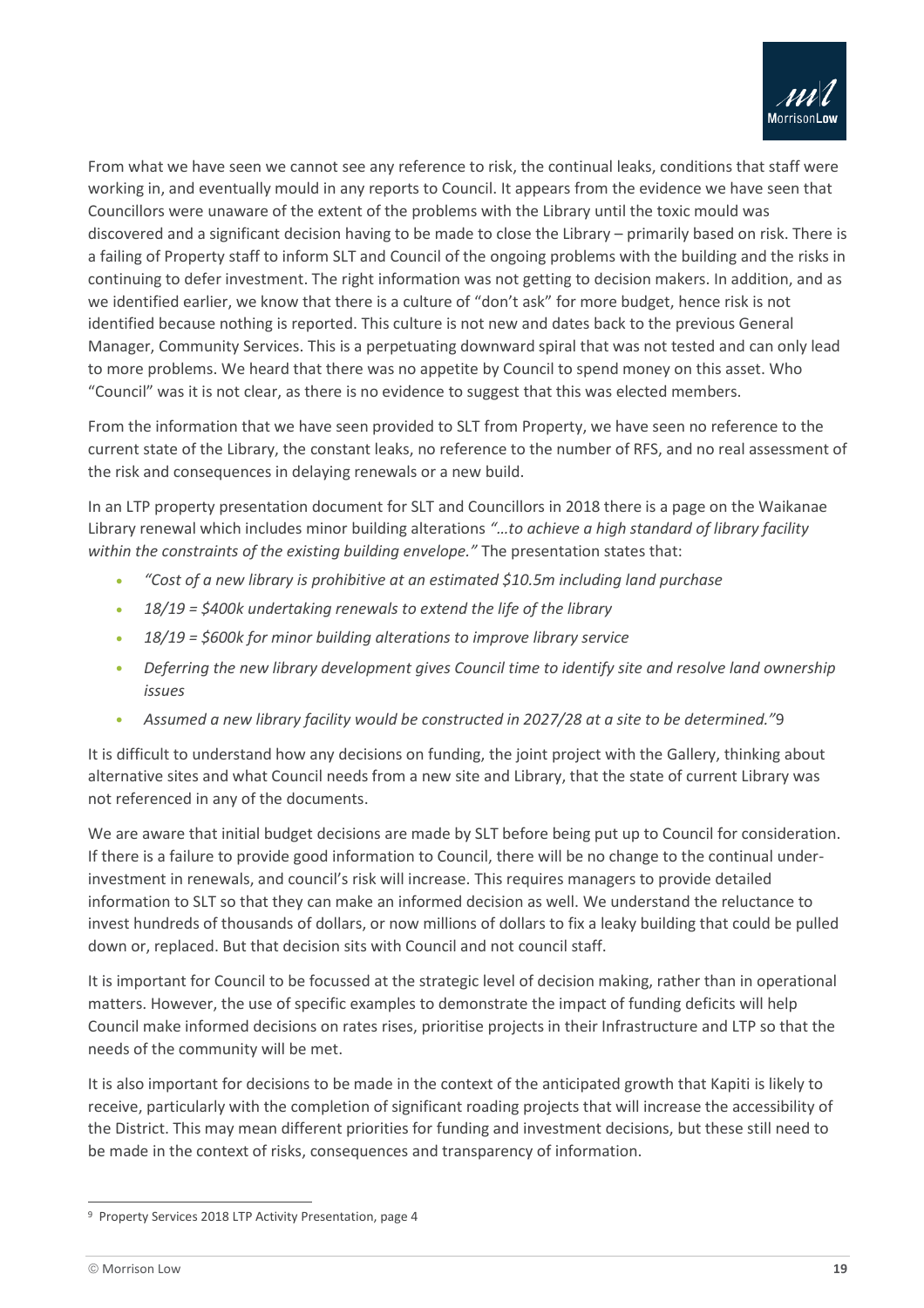

#### *Recommendations*

- SLT to clearly communicate to the business that it is reliant on good information to make decisions and recommendations to Council and encourage early escalation of potential risks and issues to SLT.
- Business cases must include detailed risk assessments and state clear consequences if funding is not secured, or a project does not go ahead. These should be addressed at an organisational and project level, include staff workplace and wellbeing considerations and reputational risk.
- SLT to require quarterly reporting on the state of council's property portfolio, including an analysis of RFS and maintenance requests and potential risks and consequences identified.

### <span id="page-22-0"></span>**Risk management**

While we have seen council's health and safety registers, we have not seen a risk register for Council. With the number of Requests for Service about the building, in our view the building should have been registered on a Council risk register identifying risks from asset management and user perspectives, and be subject to threshold criteria for reporting and reported to the Risk and Assurance Committee. This would have highlighted the issue to Council and enabled informed decision making. While elected representatives are tasked with setting the strategic direction for Council rather than being involved in detailed operational matters, there are times that a very specific risk with significant consequences should be brought for Committee attention.

If risk management was part of the reporting process then we would have expected to see an analysis of the leaks in the "usual" places and a detailed assessment of the building to understand the full extent of the costs required much earlier than when the Miyamoto report was commissioned in 2018. We also would have expected the property to be tested immediately after the first complaints about mould were received because of the known history of leaks in the building. A simple risk matrix approach should have been applied to the Library, particularly when mould was reported.

In thinking about a general approach to risk management, the following questions need to be asked at a strategic level:

- 1. What could go wrong?
- 2. What is the consequence?
- 3. What is the likelihood?
- 4. Can I mitigate the risk?
- 5. Do I accept the risk?

Figure 4 below shows the potential impact when considering the likelihood and consequence of an action or approach when answering the above questions. Decisions at all levels can be guided using this simple matrix.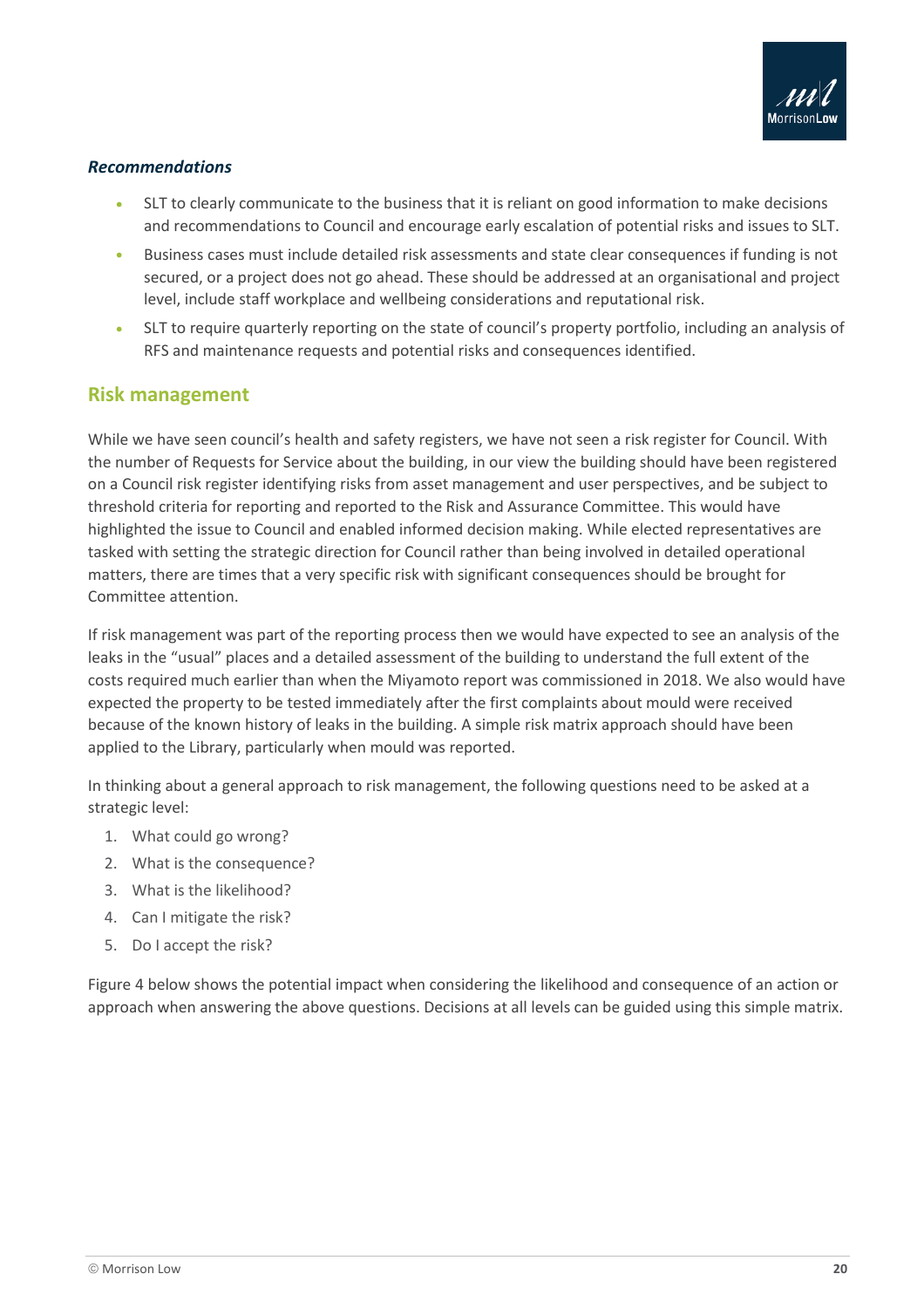

#### <span id="page-23-0"></span>**Figure 4 Likelihood and consequences matrix**

|                   | <b>CONSEQUENCE</b>    |                      |               |                 |                |                     |  |  |  |  |  |  |  |
|-------------------|-----------------------|----------------------|---------------|-----------------|----------------|---------------------|--|--|--|--|--|--|--|
|                   |                       | <b>Insignificant</b> | <b>Minor</b>  | <b>Moderate</b> | <b>Major</b>   | <b>Catastrophic</b> |  |  |  |  |  |  |  |
|                   | <b>Almost Certain</b> | <b>Medium</b>        | High          | <b>Extreme</b>  | <b>Extreme</b> | <b>Extreme</b>      |  |  |  |  |  |  |  |
| <b>LIKELIHOOD</b> | <b>Likely</b>         | Medium               | <b>Medium</b> | High            | <b>Extreme</b> | <b>Extreme</b>      |  |  |  |  |  |  |  |
|                   | <b>Possible</b>       | Low                  | <b>Medium</b> | High            | <b>Extreme</b> | <b>Extreme</b>      |  |  |  |  |  |  |  |
|                   | <b>Unlikely</b>       | Low                  | Low           | Medium          | High           | <b>Extreme</b>      |  |  |  |  |  |  |  |
|                   | Rare                  | Low                  | Low           | Medium          | High           | High                |  |  |  |  |  |  |  |

As identified earlier, the LTP business case template for interim renewals modifications for the library identifies strategic risks if the investment is not approved. Risks in business cases tend to be at a high level, however in the case of the Waikanae Library, when the business case was considered for a change to the planned funding, the strategic risks if the investment was not approved stated *"If this case is not approved, potentially the library will deteriorate to an unacceptable level in terms of health and safety and customer and staff wellbeing. Council would be under significant pressure to invest in a new library facility."*<sup>10</sup> We find it difficult to believe that there is no discussion or identification of the significant history of leaks, deferrals and the condition of the building that staff and customers were using. Based on what we have heard, and the information reviewed, the building was likely to already be at an unacceptable level in terms of health and safety for staff and customers. This business case was written in October 2017, before mould was first reported in December 2017, however, the 15-year history of leaks and deferrals should have been enough to trigger a more in-depth risk assessment.

There are also reputational risks for Council if they are seen not to be investing in their property assets.

Property do not report or appear to actively manage risk. There is a risk register in the Draft 2018 Activity Management Plan which includes a description of the risks, causes and consequences, mitigation and management options. The risk register is not informed by all information available to Property, is relatively high level, and we can see no evidence of the mitigation or management options being undertaken. No explanation of the scoring is included in the document. Relevant risks identified in the risk register in the Activity Management Plan are:

General risks

- Loss of property portfolio knowledge (information)
- Insufficient budget
- Lack of political alignment

Risks identified for Libraries, halls, depots, land holdings

- Equipment/Plant/Building failure
- Fire or water damage (to Library Collections)

We briefly touch on each of these risks below, and for completeness, relevant pages of the risk register corresponding included in Appendix A.

<sup>10</sup> 2018 Long Term Plan Business Case, Waikanae Interim Library Renewal Modifications, Section 2.3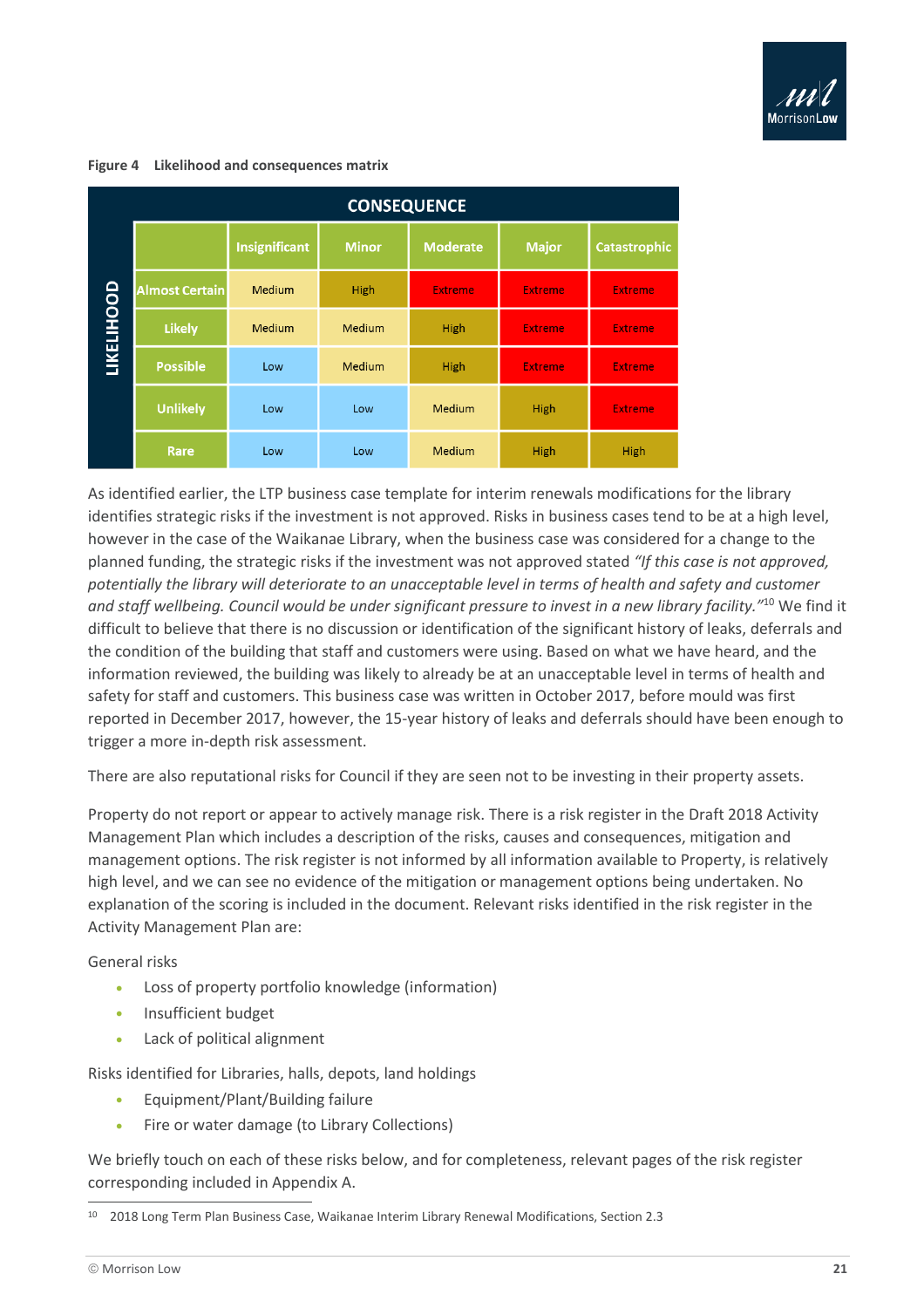

#### *Loss of property portfolio knowledge*

We have identified that there are many staff that are relatively new to their roles and Council does not have the institutional knowledge that we often see in these roles (we address this later in our report). Cause and consequences are identified; however, there is no acknowledgement of health and safety or workplace consequences associated with this risk. Mitigation measures include; asset management planning, condition surveys held in SPM standardisation of process, practices and equipment, asset management systems and database, data auditing and outcomes fed into the Improvement Plan, staff handover /exit plans, creation of property profile folders management options. to deal with this risk the AMP states to *"continue to form a robust end to end process of information management, improve use of filing systems, define responsibilities clearly, provide appropriate training for staff, protocols for update and ongoing auditing, ongoing customisation of asset management systems to meet needs."* From our investigations there is no end to end information management currently, let alone continuing. As stated previously all information available to council is not being used to inform asset management planning. Similarly, there is no ongoing customisation of asset management systems to meet needs. Therefore, while this risk is appropriately identified mitigation measures described, no meaningful actions are being undertaken to manage this risk.

#### *Insufficient budget*

We note that the causes identified for insufficient budget include incomplete data and insufficient analysis of predictive asset data, budget capping and/or removal through Long Term Plan / Annual Plan process. We note that there are no health and safety or workplace consequences identified with this risk. Mitigation includes condition assessments, asset management plans and ensuring the expected life of assets is realistic. Condition assessments are only one source of information and do not give the full picture of assets. These may be being over-relied on when it comes to budget planning as performance of the asset is also relevant.

#### *Lack of political alignment*

This risk identifies that a lack of political alignment may be caused by a lack of communication to/from elected members and a "*lack of appreciation of risks associated with decisions by Council*". Mitigation includes asset management planning process including community facilities asset management plans and reports, and the management options is to continue to manage processes and increase Councillor awareness of levels of service implications of decisions through CE/workshops. We would emphasise the need to communicate the right information to Councillors so that they have what they need to make informed decisions taking into account risks and consequences. This risk accurately describes exactly what occurred. In our view, the focus on levels of service as a management option, does not align with the description of the risk or the mitigation.

#### *Equipment/Plan/Building Failure (for libraries, halls, depots, land holdings)*

The cause of failure correctly identified a breakdown of operational equipment plant or building facilities and a lack of maintenance/budgets. We would also identify continually deferred work and lack of integrated asset information analysis and assessment. Mitigation includes condition assessments, condition-based renewals programme, user survey feedback and live asset data system (all maintenance, renewals and capex work is updated in Asset System), but there is no reference to any other information. We have reservations about the weight put on condition assessments as mitigation measures throughout the risk register, as this information should not be used in isolation of the RFS data and other asset management data and analysis. A management option also includes am move from reactive to cyclic maintenance, however in interviews we heard that all maintenance was reactive.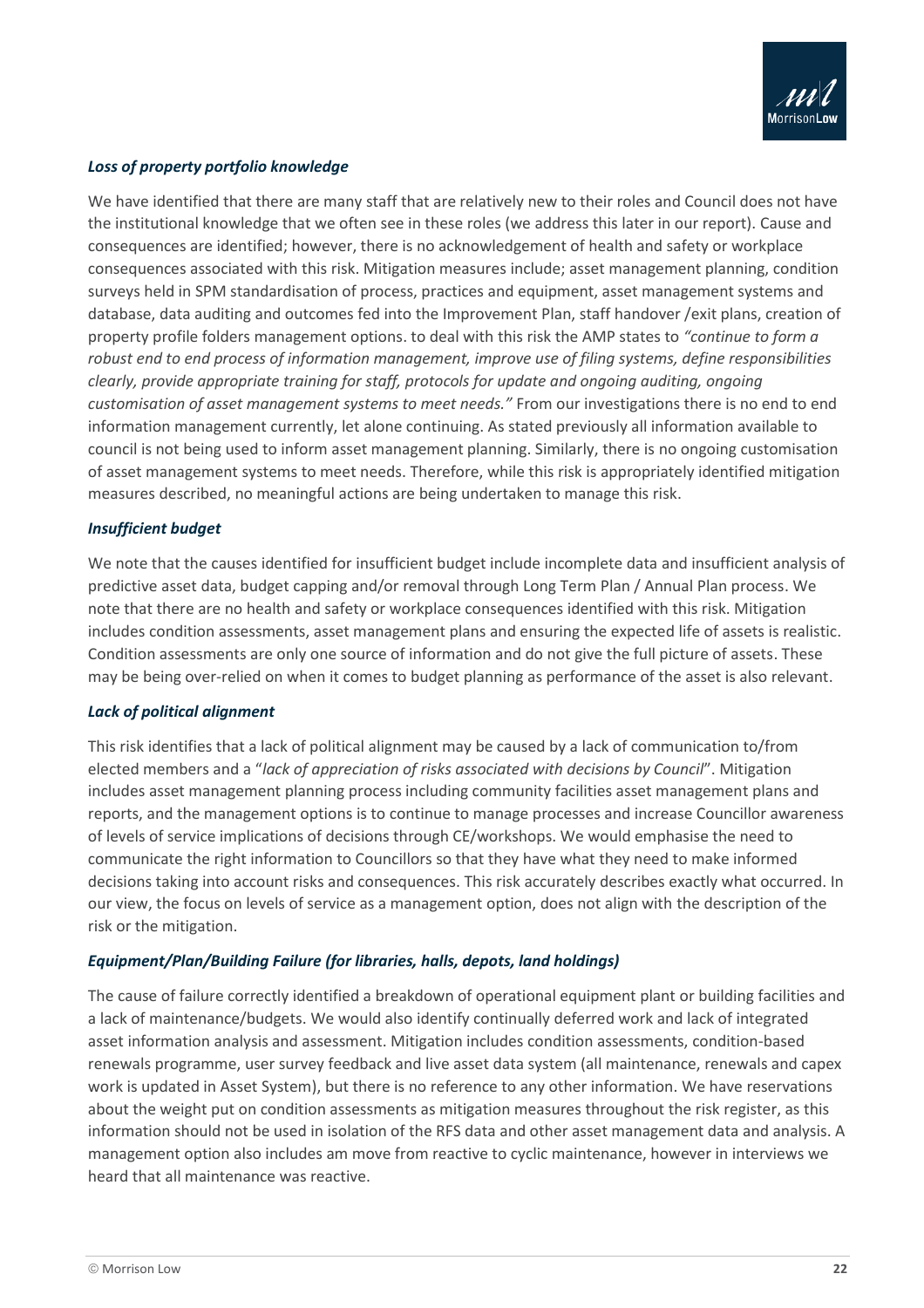

#### *Fire or Water Damage (to Library Collections)*

There are obvious process flaws if a property that is not weathertight (on a regular and reoccurring basis) can be in the condition that the Waikanae Library was and not make it onto a property risk register.

While this risk is specific to library collections, we found the cause, mitigation and management approach to be of interest given building failure may be because of a major leak. In this case mitigation includes maintenance/ preventative maintenance contracts, condition assessments, customer and user survey feedback etc. As indicated above, condition assessments were too heavily relied on as a risk management tool. We also know that Property now accept the need to moderate the condition assessments because of their limitations. This will be important if the risk register is to be held as a meaningful living document. We note that the management response is to continue current practices and this should be reviewed.

While we recognise that the AMP is draft, we recommend that the risk register be reviewed and updated to reflect better asset management practices. This can be done as part of the practices review as recommended above.

#### *Recommendations*

- Property to update and maintain the risk register in the Activity Management Plan, and ensure that it is informed by integrated asset management practices and report this to SLT and the Audit and Risk Committee on a quarterly basis.
- Amend business case templates to give guidance on risk and consequence including trust and confidence when considering investment decisions or applications for additional funding.

#### <span id="page-25-0"></span>**Workplace environment**

In talking with a range of staff there were almost universal comments that the building / work environment was unpleasant. Many commented about the smell of the building which was also reflected in the complaints from customers and staff. Carpet and ceilings were water stained from where water had entered the building, the staff room was damp and eventually mouldy to the point it was not used.

While those working in the library enjoyed their job, they did not enjoy their workspace, and were embarrassed by it. Staff wanted a building that didn't leak with a usable staffroom, something they could be proud of and for the community to use. The fact that Council staff endured that work environment is a testament to those people and their dedication in continuing to provide a service to the community under difficult working circumstances.

As we stated previously, we are also aware that while it was not as widely known as the leaks, when it rained that sometimes the Library's phone and computer system would go down. We attribute this to the fact that this may have been reported to an IT help desk, rather than as a standard service request, although we are aware of at least one RFS relating to computers.

It also appears that there was a lack of clarity about who was responsible for the Library as a work place itself. For example:

- Who made sure that space requirements were met for staff and the collection?
- Who organised workplace assessments (desk, posture etc.)?
- Who assessed the impact on staff and customer wellbeing from the constant leaks, and how often?
- Who addressed the issues identified in the hazard register?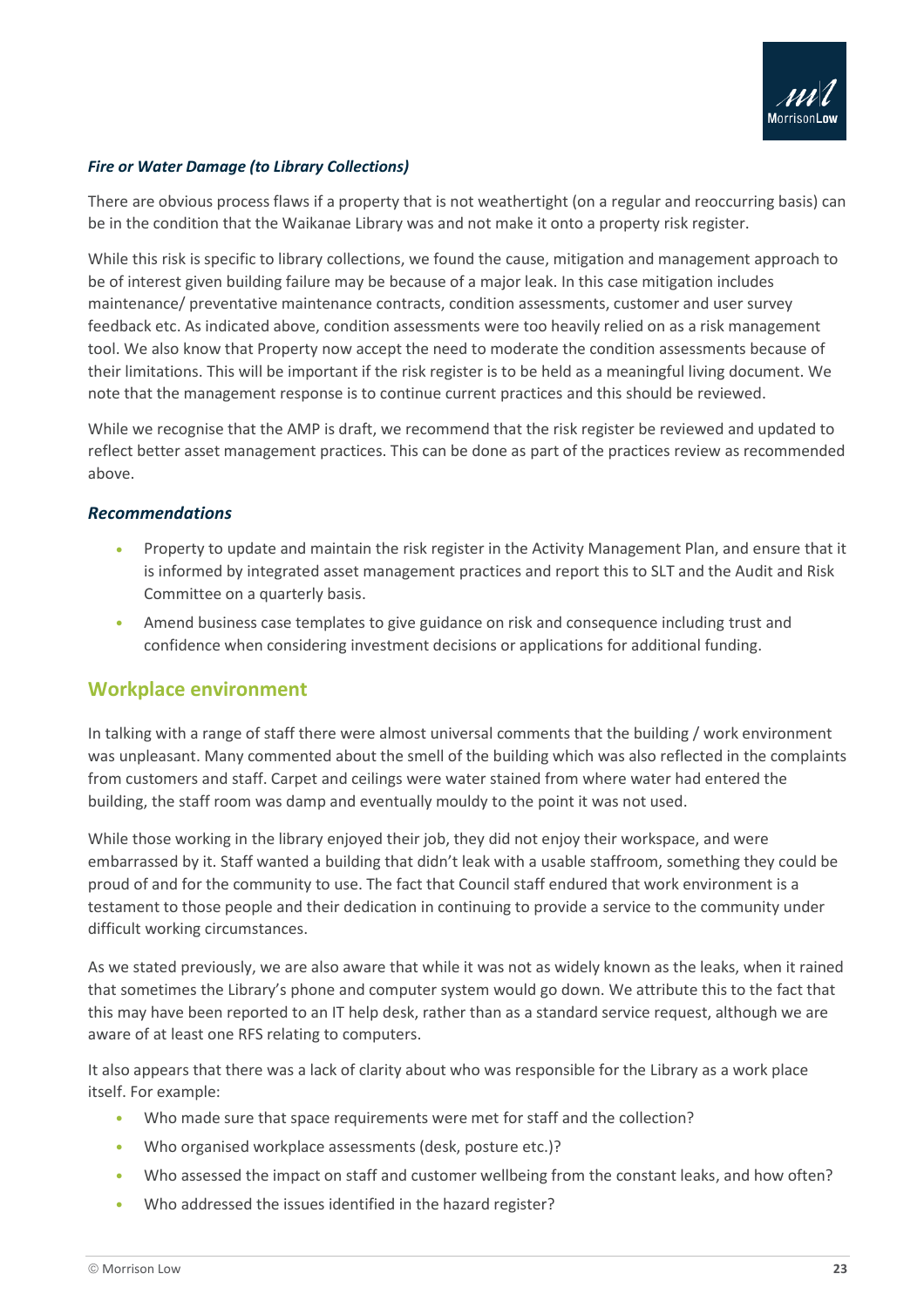

The library had a hard copy hazard register; however, this was destroyed through the decontamination process and no soft copy existed. We understand that the problems with the building were recorded in the hazard register which was reviewed every month. We also understand that at some point in time the reconciliation of the site register to Councils corporate system ceased.

As outlined in the Risk management section above, when additional funding was requested for the 2018 LTP in a business case, the strategic risk if the investment was not approved as *"… potentially the library will deteriorate to an unacceptable level in terms of health and safety and customer and staff wellbeing. Council would be under significant pressure to invest in a new library facility."*<sup>11</sup> Based on our investigation our view is that it is likely that the building was already at an unacceptable level.

#### *Recommendations*

- Council to develop a programme of work to prioritise building audits of work environments for suitability and safety.
- Roles and responsibilities clearly identified and communicated for managing the workplace.
- Site registers should be reconciled to the Council's corporate register on a regular basis.

### <span id="page-26-0"></span>**Other Matters**

In undertaking this investigation, a number of other matters have arisen that we wish to note.

### <span id="page-26-1"></span>**Dangerous and Insanitary Buildings Policy 2018**

The Building Act 2004 required that Territorial Authorities adopt a policy on earthquake-prone, dangerous and insanitary buildings by May 2006. Council's current policy was adopted in 2018.

Section 123 of the building Act states that a building is insanitary if the building

- *a) "is offensive or likely to be injurious to health because* 
	- *i. of how it is situated or constructed; or*
	- *ii. it is in a state of disrepair; or*
- *b) has insufficient or defective provisions against moisture penetration to cause dampness in the building or in any adjoining building; or*
- *c) does not have a supply of potable water that is adequate for its intended use; or*
- *d) does not have sanitary facilities that are adequate for its intended use."*

While the policy is worded as an outward facing document, the provisions of the Building Act (Act) apply to Council's buildings as much as it does to any other building.

We do note that in the information provided to us the following statement was made:

*"In 2006 the Council adopted its Earthquake-Prone, Dangerous and Insanitary Building Policy as required by the Building Act 2004. The Act defines 'insanitary' as a building which "has insufficient or defective provisions against moisture penetration to cause dampness in the building." At the time, a Council desk-top risk assessment of buildings in the District noted that "Waikanae business area is of predominantly modern building stock and is unlikely to have buildings falling into the at risk category."<sup>12</sup>*

<sup>11</sup> 2018 Long Term Plan Business Case, Waikanae Interim Library Renewal Modifications, Section 2.3

<sup>12</sup> Waikanae Library Closure Memo, 28 January 2019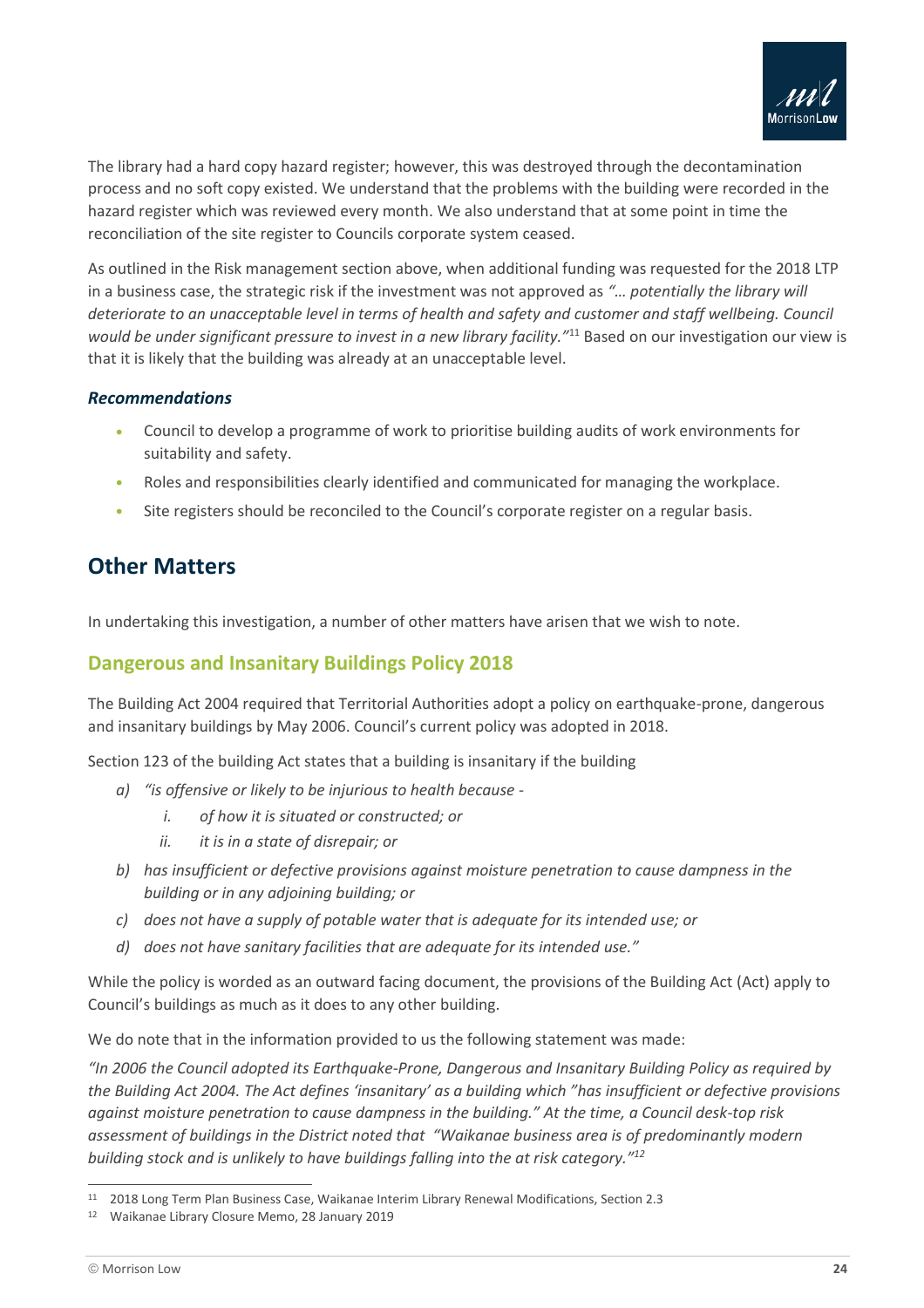

We have not seen a complaint specifically describing the building as insanitary, however based on the widely known problem of the leaks, the dampness, smell and constant RFS, the building appears to meet the meaning of insanitary building in the Act in that it was defective against moisture penetration and caused dampness in the building. It is, however, acknowledged that the true extent of the problem was not known until the Miyamoto structural report for the boundary wall at the Library was received in October 2018.

### <span id="page-27-0"></span>**Staff turnover**

From the range of staff we interviewed we were surprised at how new everybody was to their roles in Property and management. Many staff members had only been in their current role between five weeks and a year, with only a couple of people with three or more years' experience in their current role, including the current Property Manager who was employed in December 2015 who inherited the property portfolio. We note that some staff had other positions in Council prior to taking up their current role in libraries, customer services or property. We also note that the Waikanae Library mould issue arose on day one of the Acting Arts and Library Manager being in the job. We were also advised that there had been six library Team Leaders in ten years which is a high turnover of staff for that role.

While some SLT members who were not responsible for the Library have worked in Council for a longer period of time, the loss of institutional knowledge across the teams is significant and goes some way to understanding why the scale of the problem at Waikanae Library was not identified. As new staff were appointed into roles, they accepted what they had been told about the Library (and probably other buildings), and this does not appear to be questioned. This is exacerbated by poor asset management practices and systems, a lack of analysis of the information available. Waikanae Library provides a demonstration of why systems and processes are important.

### <span id="page-27-1"></span>**Recommendations**

A complete list of our recommendations is included below, by category and by priority.

#### *Asset management*

High priority

- Undertake an asset management practices and procedures (core business processes) review, develop an improvement plan and implement recommendations resulting from the review.
- Urgently review the community halls and pensioner housing portfolios; identify risks, consequences, funding, health and safety implications from the review, and a programme of work. This should form part of a wider strategic review of the property portfolio to develop a clear strategic direction for the acquisition, disposal, leasing and redevelopment of Council owned property.
- Clearly set out roles and responsibilities as they relate to buildings and the services within them.
- Identify any additional SPM and RFS functionality requirements to enable better reporting and analysis of information to get an integrated view of community facilities' assets.
- Property to transparently identify, escalate and report risks and consequences in their property portfolio for under investment, deferrals etc.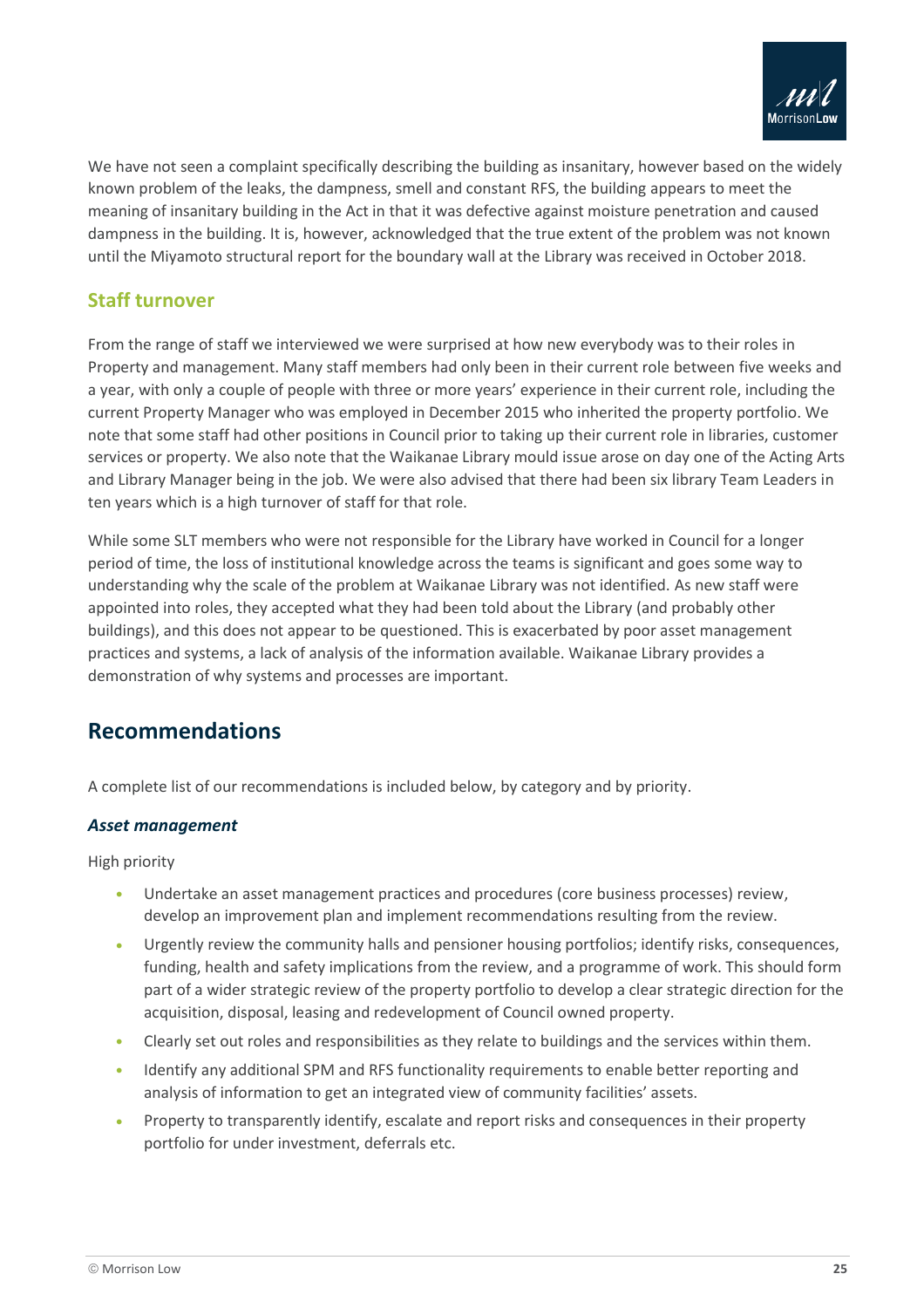

Medium priority

- Review Property functions and assess alignment with resource available and identify any capability or capacity gaps.
- Update and finalise the 2018 Activity Management Plan for Community Facilities, utilising all known asset information and survey feedback, so that it is a valuable information source for asset management planning.
- Set clear criteria in line with a risk framework that will trigger specific action in particular circumstances.
- Review staff training, identify training needs and develop a training programme.
- Property to request a true and accurate level of funding required for capital projects and renewals.
- Property to liaise better with service managers and contractors to build a strong evidence base on the portfolio.

#### *Requests for service*

High priority

- Establish and communicate clear delegations be established for property staff with clear parameters to be able to confidently instruct contractors to undertake required maintenance works through the RFS system.
- CSRs to include in the email subject line if Property are required to undertake an action, or if it is for information for an RFS.
- Review the RFS process and information logged.

Medium priority

- Undertake quarterly reporting and analysis from the RFS system to understand asset performance and inform council asset management plans and decision making.
- Develop triggers for reporting that would help to identify repeated issues or themes logged in the RFS system, for individual buildings and across portfolios so that Council can identify risk and consequences early.

#### *Decision making*

High priority

• SLT to clearly communicate to the business that it is reliant on good information to make decisions and recommendations to Council and encourage early escalation of potential risks and issues to SLT.

Medium priority

- Business cases must include detailed risk assessments and state clear consequences if funding is not secured, or a project does not go ahead. These should be addressed at an organisational and project level, include staff workplace and wellbeing considerations and reputational risk.
- SLT to require quarterly reporting on the state of council's property portfolio, including an analysis of RFS and maintenance requests and potential risks and consequences identified.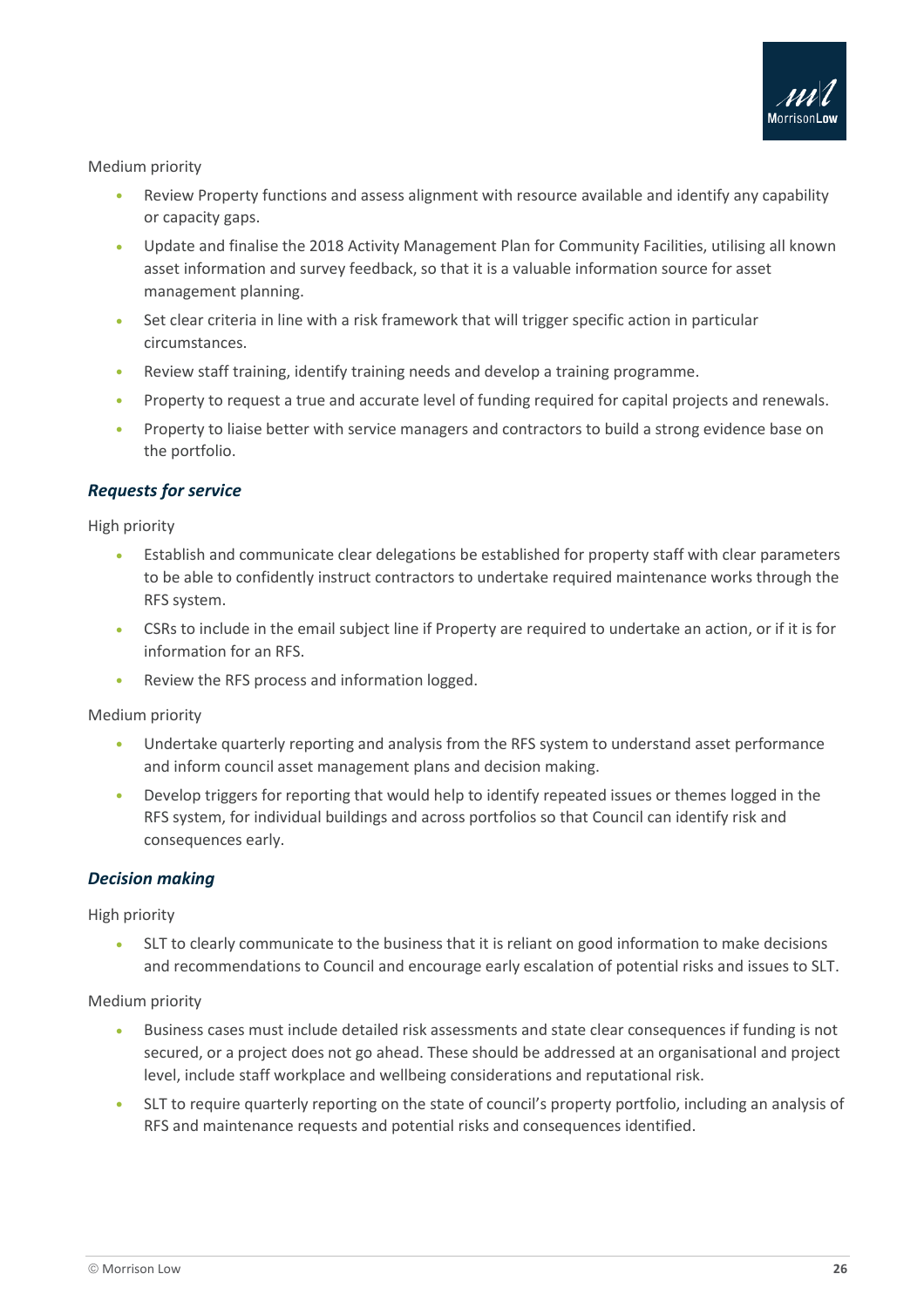

#### *Risk management*

Medium priority

- Property to update and maintain the risk register in the Activity Management Plan and ensure that it is informed by integrated asset management practices and report this to SLT and the Audit and Risk Committee on a quarterly basis.
- Amend business case templates to give guidance on risk and consequence including trust and confidence when considering investment decisions or applications for additional funding.

#### *Workplace environment*

Medium priority

- Roles and responsibilities clearly identified and communicated for managing the workplace.
- Council to develop a programme of work to prioritise building audits of work environments for suitability and safety.
- Site registers should be reconciled to the Councils corporate register on a regular basis.

### <span id="page-29-0"></span>**Next Steps**

In order to maximise the value of this investigation and our findings, Council should develop a programme of work to implement and prioritise the recommendations put forward in this report. We would suggest that Council begins with the asset management recommendations, as these will have the greatest impact.

While our recommendations focus on establishing processes and practices, we reiterate our concerns over the state of the community halls and pensioner housing portfolios, and recommend that a review of these portfolios is prioritised. In undertaking this review, our recommendations from asset management practices and in the analysis of information will be relevant to ensure all known information is gathered about the assets.

Council will need to develop a statement to the public and media as a result of this review and have a clear understanding of what will be released in the event of an Official Information Act request.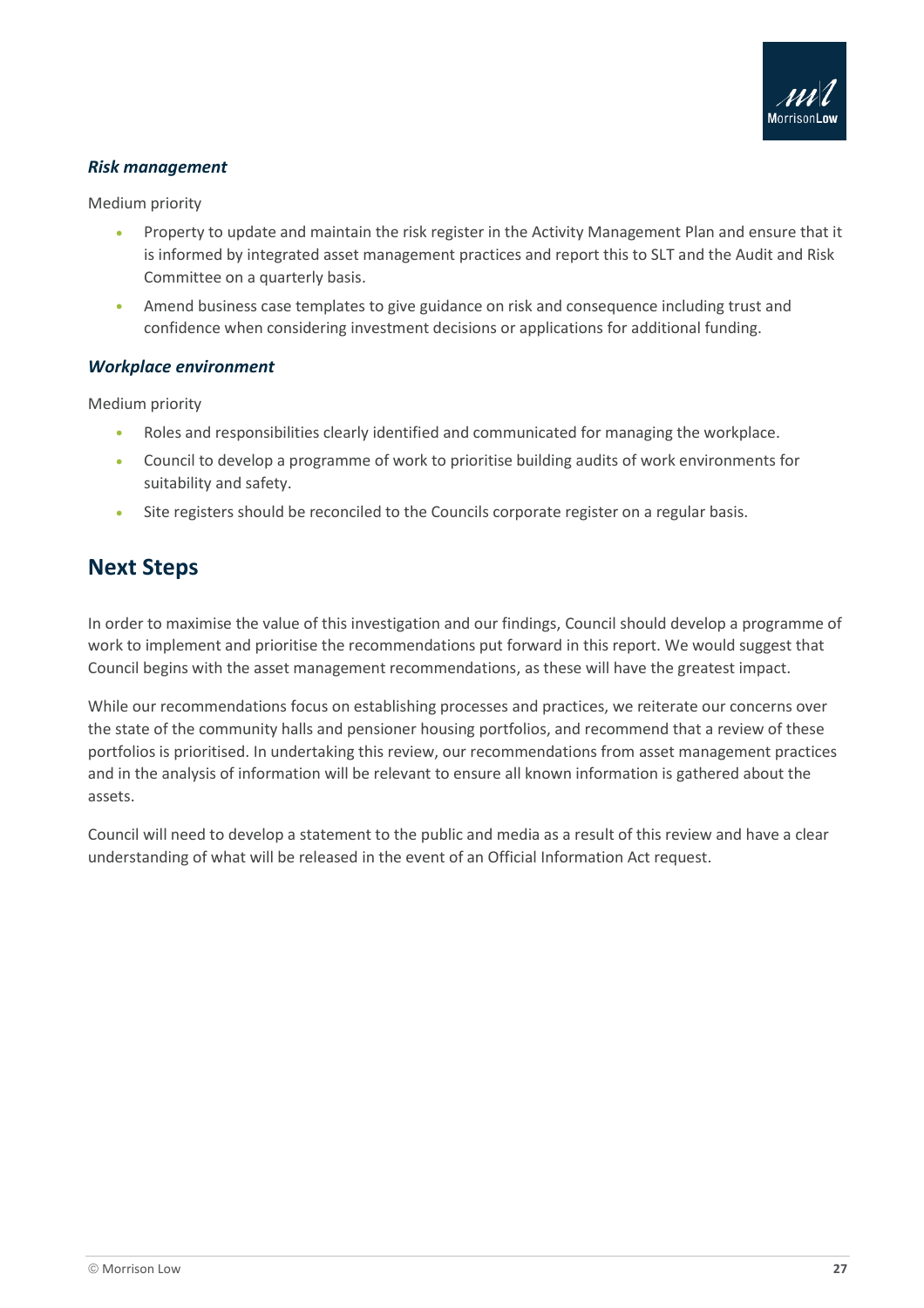# <span id="page-30-0"></span>**Appendix A Risk Register**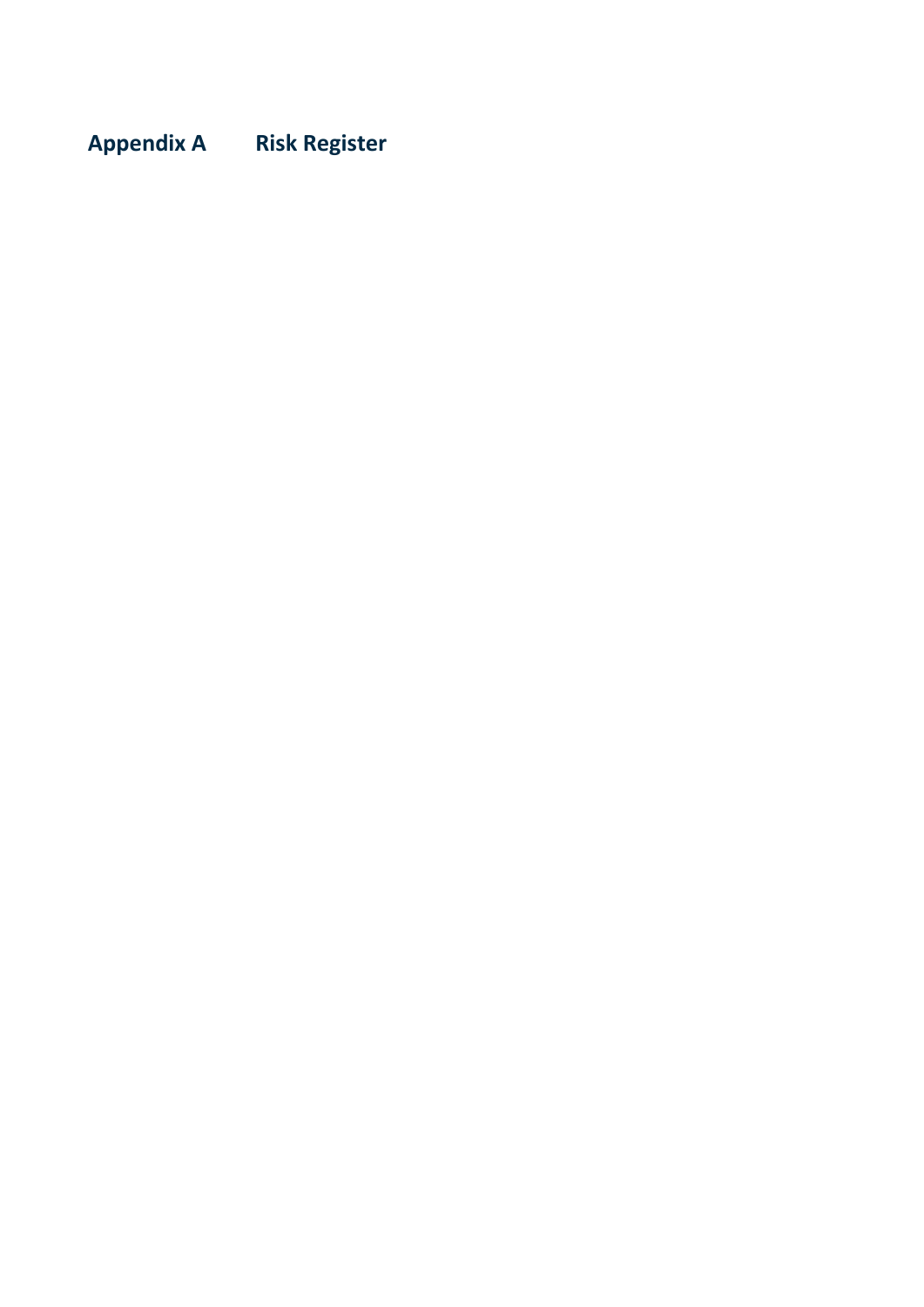## Asset Management Risks - General

|                                                                                                                                                                                                                                                                                                                                                                                                                                                                                                                                                                                                                                                                                                                                                     |                                                                                          | <b>Gross Risk</b>                   |              |                         | <b>Current Practice/Strategy</b>                                                                                                                                                                                                                                                                                                                                                                                                                                                                                                                                           |               |                                           | <b>Net Risk</b> |                |                                                                                                                              |
|-----------------------------------------------------------------------------------------------------------------------------------------------------------------------------------------------------------------------------------------------------------------------------------------------------------------------------------------------------------------------------------------------------------------------------------------------------------------------------------------------------------------------------------------------------------------------------------------------------------------------------------------------------------------------------------------------------------------------------------------------------|------------------------------------------------------------------------------------------|-------------------------------------|--------------|-------------------------|----------------------------------------------------------------------------------------------------------------------------------------------------------------------------------------------------------------------------------------------------------------------------------------------------------------------------------------------------------------------------------------------------------------------------------------------------------------------------------------------------------------------------------------------------------------------------|---------------|-------------------------------------------|-----------------|----------------|------------------------------------------------------------------------------------------------------------------------------|
| <b>Risk Descriptor</b> $-$ details the main component                                                                                                                                                                                                                                                                                                                                                                                                                                                                                                                                                                                                                                                                                               |                                                                                          | (No effective measures<br>in place) |              |                         | (Avoidance and mitigation measures)                                                                                                                                                                                                                                                                                                                                                                                                                                                                                                                                        |               | <b>(Considering Measures</b><br>in place) |                 |                |                                                                                                                              |
| and provides an example of a risk(s) that may<br>be attributable.                                                                                                                                                                                                                                                                                                                                                                                                                                                                                                                                                                                                                                                                                   | <b>Risk Type</b>                                                                         | Consequence                         | Likelihood   | Factor                  | <b>Description</b>                                                                                                                                                                                                                                                                                                                                                                                                                                                                                                                                                         | Effectiveness | Consequence                               | Likelihood      | Factor         | <b>Management 0</b>                                                                                                          |
| <b>Loss of Property Portfolio Knowledge</b><br>(Information)<br><b>Caused by:</b><br>Temporary or permanent loss of strategic<br>information through damage to information<br>systems.<br>Telecommunication systems not working.<br>Insufficient systems in place to manage<br>data/information, especially regarding asset<br>performance and condition.<br>Loss of institutional knowledge (staff<br>turnover/outsourcing).<br>$\blacksquare$ IT failure.<br><b>Consequences:</b><br>Operational failure.<br>Financial costs.<br>lacktriangleright Failure to meet compliance requirements (for<br>example, asset inventory and condition<br>information, unable to forecast renewals<br>requirements).<br>Poor public perception/negative image. | Financial<br>Skills and<br>Knowledge<br>Operational<br>Legal<br><b>Public Perception</b> | $\overline{3}$                      | $\mathbf{1}$ | $\overline{\mathbf{3}}$ | Asset Management Planning.<br>Condition surveys undertaken and<br>programmed held in SPM (Cloud based).<br>I IT practices (backup, viruses, security etc).<br>Document filing systems.<br>Existing corporate manuals.<br>Standardisation of processes, practices and<br>equipment.<br>Asset Management systems and database.<br><b>D</b> Quality management procedures and<br>practices.<br><b>Business Continuity Plan.</b><br>D Data auditing and outcomes fed into the<br><b>Improvement Plan.</b><br>Staff handover/exit plan.<br>Creation of Property profile folders | Good          | $\overline{2}$                            | $\mathbf{1}$    | 2 <sup>1</sup> | Continue to fo<br>management.<br>Improve use of<br>Define respon<br>Provide appro<br>Protocols for<br><b>D</b> Ongoing custo |
|                                                                                                                                                                                                                                                                                                                                                                                                                                                                                                                                                                                                                                                                                                                                                     |                                                                                          |                                     |              |                         |                                                                                                                                                                                                                                                                                                                                                                                                                                                                                                                                                                            |               |                                           |                 |                |                                                                                                                              |



### **Management Options**

- ue to form a robust end to end process of information
- ve use of filing systems.
- **Presponsibilities clearly.**
- e appropriate training for staff.
- $\cos$  for update and ongoing auditing
- ng customisation of Asset Management Systems to meet needs.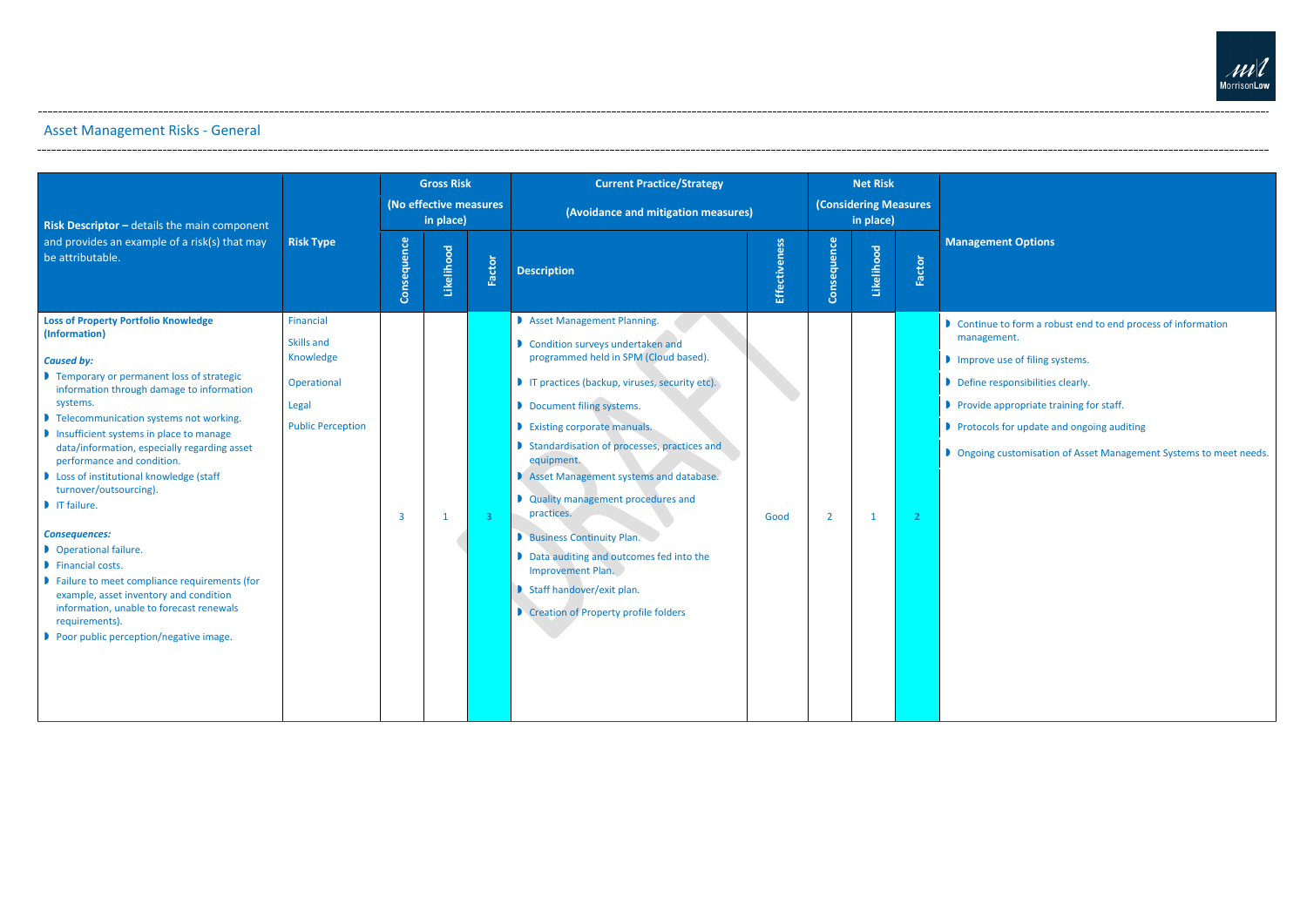|                                                                                                                                                                                                                                                                                                                                                                                                                                                                                                             |                                                                                  | <b>Gross Risk</b> |                                     |                | <b>Current Practice/Strategy</b>                                                                                                                                                                                                                                                                                                                                                                                                                                                                                                                                                                                                                                                                                                                                                                                                                     |               |                               | <b>Net Risk</b> |              |                                                                                           |  |
|-------------------------------------------------------------------------------------------------------------------------------------------------------------------------------------------------------------------------------------------------------------------------------------------------------------------------------------------------------------------------------------------------------------------------------------------------------------------------------------------------------------|----------------------------------------------------------------------------------|-------------------|-------------------------------------|----------------|------------------------------------------------------------------------------------------------------------------------------------------------------------------------------------------------------------------------------------------------------------------------------------------------------------------------------------------------------------------------------------------------------------------------------------------------------------------------------------------------------------------------------------------------------------------------------------------------------------------------------------------------------------------------------------------------------------------------------------------------------------------------------------------------------------------------------------------------------|---------------|-------------------------------|-----------------|--------------|-------------------------------------------------------------------------------------------|--|
| Risk Descriptor - details the main component                                                                                                                                                                                                                                                                                                                                                                                                                                                                |                                                                                  |                   | (No effective measures<br>in place) |                | (Avoidance and mitigation measures)                                                                                                                                                                                                                                                                                                                                                                                                                                                                                                                                                                                                                                                                                                                                                                                                                  |               | <b>(Considering Measures)</b> |                 |              |                                                                                           |  |
| and provides an example of a risk(s) that may<br>be attributable.                                                                                                                                                                                                                                                                                                                                                                                                                                           | <b>Risk Type</b>                                                                 | Consequence       | Likelihood                          | Factor         | <b>Description</b>                                                                                                                                                                                                                                                                                                                                                                                                                                                                                                                                                                                                                                                                                                                                                                                                                                   | Effectiveness | Consequence                   | Likelihood      | Factor       | <b>Manag</b>                                                                              |  |
| <b>Insufficient Budgets</b><br><b>Caused by:</b><br>Incomplete data.<br>Insufficient analysis of predictive asset data.<br>Incorrect asset description and condition data.<br>Incorrect assumptions around expected life.<br>▶ Budge capping and/or removal through Long<br>Term Plan/Annual Plan process.<br>Health and Safety issues.<br><b>Consequences:</b><br>Decline in integrity and service capacity of<br>assets due to underfunding of renewals.<br>Insufficient depreciation funding.            | Financial<br><b>Health and Safety</b><br>Operational<br><b>Public Perception</b> | $\overline{3}$    | $\mathbf{1}$                        | $\overline{3}$ | Asset valuation carried out at three year<br>intervals.<br>Periodic asset condition assessment.<br><b>D</b> Ensure expected life of assets is realistic.<br>Asset Management Plans.                                                                                                                                                                                                                                                                                                                                                                                                                                                                                                                                                                                                                                                                  | Good          | $\mathbf{1}$                  | $\mathbf{1}$    | $\mathbf{1}$ | $\triangleright$ Ensur<br>valua<br>$\triangleright$ Annu<br>$\blacksquare$ Impro<br>asset |  |
| <b>Inadequate Contractor Performance</b><br><b>Caused by:</b><br>Inadequate procurement practices.<br>Inadequate documents.<br>Inadequate management of contractors.<br>Poor communication.<br><b>Consequences:</b><br>Increased incidence of defects and hazards.<br>Excessive deterioration of assets.<br>Unnecessary or excessive costs.<br>Health and Safety issues.<br>▶ Legislative requirements not met (compliance).<br>Insufficient output or quality.<br>▶ Poor public perception/negative image. | Financial<br>Operational<br><b>Public Perception</b>                             | 3                 | $\mathbf{1}$                        | $\mathbf{3}$   | Contracts based on NZS3910, or relevant NZ<br>Standards.<br>Contract Management approach has strong<br>focus on relationship management, to<br>maintain a 'no surprises' environment.<br>Performance reviews related to performance<br>incentives, and clear consequences of<br>substandard performance.<br>Specified incidence levels and response times<br>for specified defects (Key results schedules).<br>Specific performance criteria for<br>responsiveness and data management.<br>Monthly reporting and review of expenditure.<br>Comprehensive contract documentation.<br>Contract management supported by<br>professional services.<br>Contract conditions (KPIs, penalties).<br><b>D</b> Engineers representative monitoring of<br>expenditure.<br>Procedures for suppliers to provide asset<br>description data.<br>Audits and reviews. | Good          | $\overline{2}$                | $\mathbf 1$     | $\mathbf{2}$ | Conti<br>Moni                                                                             |  |



### **Management Options**

are asset descriptions and condition data is accurate prior to ation exercise.

ual Plan budgets are based on condition data.

roved asset planning processes linked to project delivery and t replacement.

tinue current practices.

itor customer feedback and trends.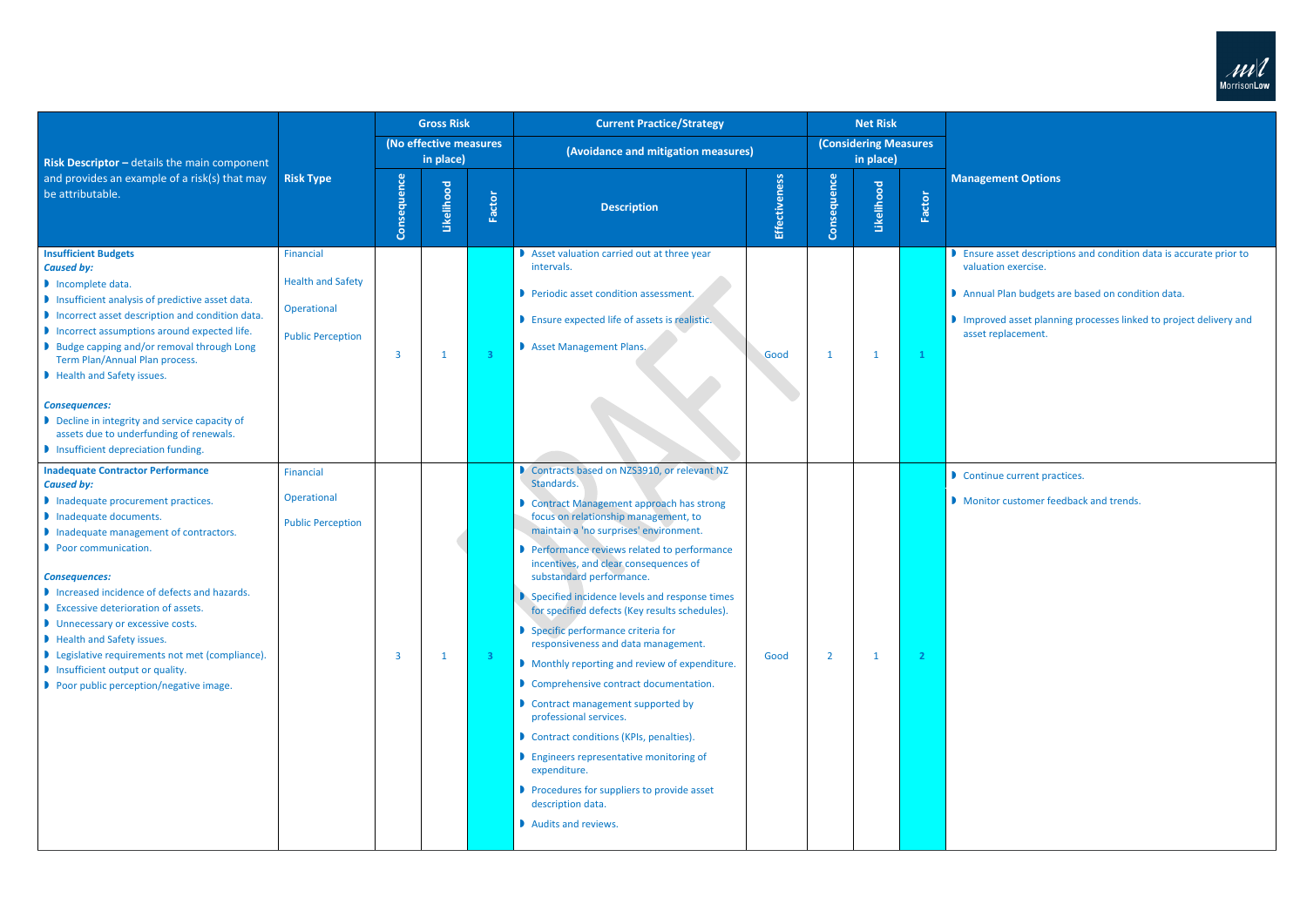|                                                                                                                                                                                                                                                                                                                                                                                                                                                                                                                                                                                                                                                                                                                                                          |                                                      |                                     | <b>Gross Risk</b>                   |                         | <b>Current Practice/Strategy</b>                                                                                                                                                                                                                                                                                                                                                    |                                     |                                           | <b>Net Risk</b> |                                            |                                                                  |  |  |
|----------------------------------------------------------------------------------------------------------------------------------------------------------------------------------------------------------------------------------------------------------------------------------------------------------------------------------------------------------------------------------------------------------------------------------------------------------------------------------------------------------------------------------------------------------------------------------------------------------------------------------------------------------------------------------------------------------------------------------------------------------|------------------------------------------------------|-------------------------------------|-------------------------------------|-------------------------|-------------------------------------------------------------------------------------------------------------------------------------------------------------------------------------------------------------------------------------------------------------------------------------------------------------------------------------------------------------------------------------|-------------------------------------|-------------------------------------------|-----------------|--------------------------------------------|------------------------------------------------------------------|--|--|
| <b>Risk Descriptor</b> $-$ details the main component                                                                                                                                                                                                                                                                                                                                                                                                                                                                                                                                                                                                                                                                                                    |                                                      | (No effective measures<br>in place) |                                     |                         |                                                                                                                                                                                                                                                                                                                                                                                     | (Avoidance and mitigation measures) |                                           |                 | <b>(Considering Measures)</b><br>in place) |                                                                  |  |  |
| and provides an example of a risk(s) that may<br>be attributable.                                                                                                                                                                                                                                                                                                                                                                                                                                                                                                                                                                                                                                                                                        | <b>Risk Type</b>                                     | Consequence                         | Likelihood                          | Factor                  | <b>Description</b>                                                                                                                                                                                                                                                                                                                                                                  | Effectiveness                       | Consequence                               | Likelihood      | Factor                                     | <b>Manag</b>                                                     |  |  |
|                                                                                                                                                                                                                                                                                                                                                                                                                                                                                                                                                                                                                                                                                                                                                          |                                                      |                                     | <b>Gross Risk</b>                   |                         | <b>Current Practice/Strategy</b>                                                                                                                                                                                                                                                                                                                                                    |                                     |                                           | <b>Net Risk</b> |                                            |                                                                  |  |  |
| <b>Risk Descriptor</b> $-$ details the main component                                                                                                                                                                                                                                                                                                                                                                                                                                                                                                                                                                                                                                                                                                    |                                                      |                                     | (No effective measures<br>in place) |                         | (Avoidance and mitigation measures)                                                                                                                                                                                                                                                                                                                                                 |                                     | <b>(Considering Measures</b><br>in place) |                 |                                            |                                                                  |  |  |
| and provides an example of a risk(s) that may<br>be attributable.                                                                                                                                                                                                                                                                                                                                                                                                                                                                                                                                                                                                                                                                                        | <b>Risk Type</b>                                     | Consequence                         | Likelihood                          | Factor                  | <b>Description</b>                                                                                                                                                                                                                                                                                                                                                                  | <b>Effectiveness</b>                | Consequence                               | Likelihood      | Factor                                     | <b>Managen</b>                                                   |  |  |
| <b>Lack of Political Alignment</b><br><b>Caused by:</b><br>lack of communication to/from elected<br>members.<br>lack of understanding from elected members<br>and not following due process (for example,<br>decisions which are inconsistent with previous<br>decisions, policies or the adopted Long Term<br>Plan or other documents.<br>Indecisiveness.<br>lack of appreciation of risks associated with<br>decisions by Council.<br>Decisions made outside Council governance<br>role.<br><b>Consequences:</b><br><b>D</b> Essential services under-resourced.<br>Delays may result in significant cost escalation.<br>Programmes not delivered on time.<br><b>D</b> Long Term Plan outcomes not achieved.<br>Poor public perception/negative image. | Financial<br>Operational<br><b>Public Perception</b> | 3                                   | -1                                  | 3                       | Agreed programme of works is signed off by<br><b>Council under Long Term Plan</b><br>Councillor's roles well defined.<br>Asset management planning process, including<br><b>Community Facilities Asset Management Plans</b><br>("core") and reports.<br>Councillor induction/handbook.<br>Councillor briefings/workshops.<br><b>D</b> Chief Executive giving advice to Councillors. | Good                                | $\overline{2}$                            | $\mathbf{1}$    | $\overline{2}$                             | Continu<br>Levels c                                              |  |  |
| <b>Unanticipated Cost Increases</b><br><b>Caused by:</b><br>Cost escalations (for example, due to<br>construction cost increases, economic failures).<br><b>I</b> Uncontrollable movements in economy (for<br>example, exchange rates).<br>Changes in legislation.                                                                                                                                                                                                                                                                                                                                                                                                                                                                                       | Financial<br>Operational                             | 3                                   | $\mathbf 1$                         | $\overline{\mathbf{3}}$ | <b>D</b> Local government networking.                                                                                                                                                                                                                                                                                                                                               | Good                                | $\overline{2}$                            | $\mathbf{1}$    | $\overline{2}$                             | Improve<br>practice<br>Defer/r<br>increase<br>Investig<br>Concen |  |  |



### **Management Options**

ue to manage process and increase Councillor awareness of of Service implications of decisions through CE/workshops.

lumprove current practices – increase efficiencies, smart procurement es, cost monitoring.

reduce expenditure (may result in reduced Levels of Service or  $\frac{1}{\pi}$  increased rest of life cost).

gate alternative construction/maintenance options.

ntrate on core activities.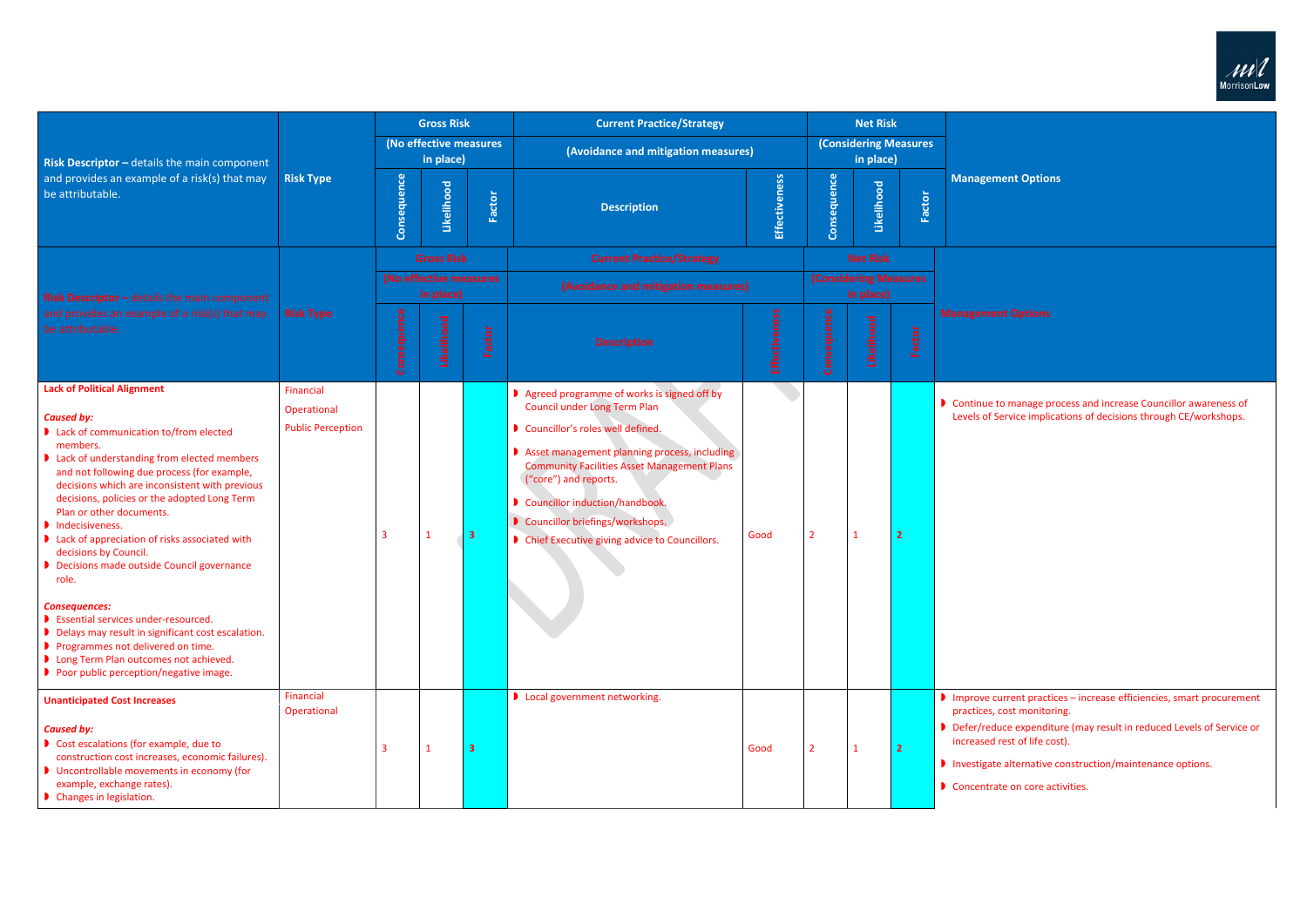### **Management Options**

| <b>Risk Descriptor</b> - details the main component                                                                                                                                                                           |                  | <b>Gross Risk</b><br>(No effective measures<br>in place)                                                                                                                                                         |  |            | <b>Current Practice/Strategy</b>    |       |                                           | <b>Net Risk</b> |  |  |  |
|-------------------------------------------------------------------------------------------------------------------------------------------------------------------------------------------------------------------------------|------------------|------------------------------------------------------------------------------------------------------------------------------------------------------------------------------------------------------------------|--|------------|-------------------------------------|-------|-------------------------------------------|-----------------|--|--|--|
|                                                                                                                                                                                                                               |                  |                                                                                                                                                                                                                  |  |            | (Avoidance and mitigation measures) |       | <b>(Considering Measures</b><br>in place) |                 |  |  |  |
| and provides an example of a risk(s) that may<br>be attributable.                                                                                                                                                             | <b>Risk Type</b> | uence<br>$\omega$<br>ess<br>ō<br>Likelihood<br>$\overline{a}$<br>Factor<br><b>Description</b><br><b>Effective</b><br>$\bar{\sigma}$<br>$\bar{\bm{\sigma}}$<br>$\tilde{\mathbf{\omega}}$<br><b>v</b><br>Con<br>ပြ |  | Likelihood | Factor                              | Manag |                                           |                 |  |  |  |
| <b>Consequences:</b><br>I Financial impact on the cost of services.<br>Inability to provide services, maintain service<br>levels or achieve Community Outcomes.<br>Difficulty of attracting staff when economy is<br>buoyant. |                  |                                                                                                                                                                                                                  |  |            |                                     |       |                                           |                 |  |  |  |

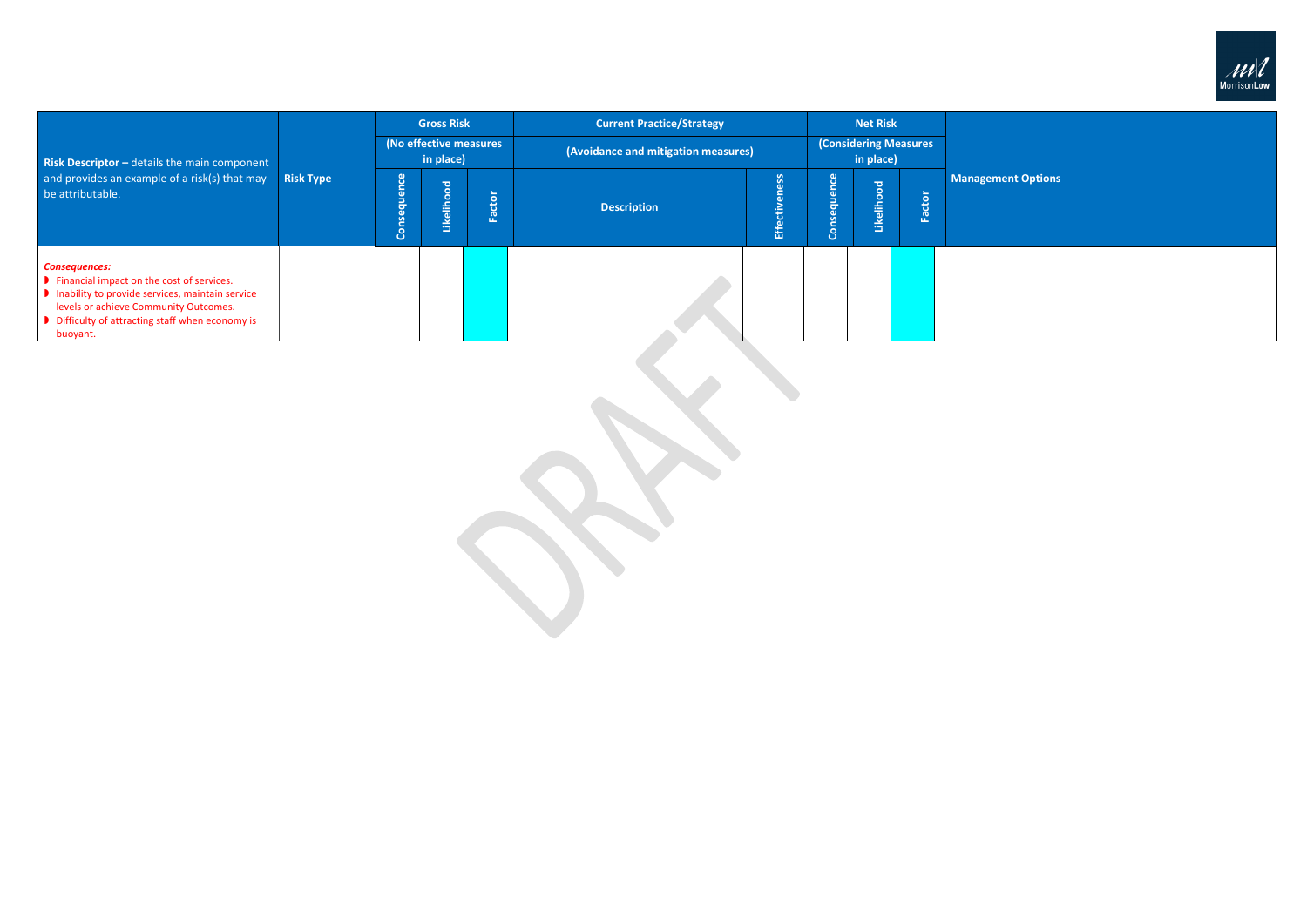## Asset Management Risks – Council Services Portfolio Libraries, Halls, Depots, Land Holdings

|                                                                                                                                                                                                                                                                                                           | <b>Risk Type</b>                                                                                            | <b>Gross Risk</b><br>(No effective measures<br>in place) |                         |        | <b>Current Practice/Strategy</b>                                                                                                                                                                                                                                     |                      |                                           | <b>Net Risk</b> |                |                                                  |  |
|-----------------------------------------------------------------------------------------------------------------------------------------------------------------------------------------------------------------------------------------------------------------------------------------------------------|-------------------------------------------------------------------------------------------------------------|----------------------------------------------------------|-------------------------|--------|----------------------------------------------------------------------------------------------------------------------------------------------------------------------------------------------------------------------------------------------------------------------|----------------------|-------------------------------------------|-----------------|----------------|--------------------------------------------------|--|
| <b>Risk Descriptor</b> - details the main component<br>and provides an example of a risk(s) that may<br>be attributable.                                                                                                                                                                                  |                                                                                                             |                                                          |                         |        | (Avoidance and mitigation measures)                                                                                                                                                                                                                                  |                      | <b>(Considering Measures</b><br>in place) |                 |                |                                                  |  |
|                                                                                                                                                                                                                                                                                                           |                                                                                                             | Consequence                                              | Likelihood              | Factor | <b>Description</b>                                                                                                                                                                                                                                                   | <b>Effectiveness</b> | Consequence                               | Likelihood      | Factor         | <b>Manage</b>                                    |  |
| <b>Equipment/Plant/Building Failure</b><br><b>Caused by:</b><br>Breakdown of operational equipment plant or<br>building facilities.<br>lack of maintenance/budgets.<br><b>Consequences:</b><br>Closure of facility.<br>Loss of revenue.<br>Health and Safety.<br>▶ Poor public perception/negative image. | Financial<br>Operational<br><b>Health and Safety</b><br><b>Public Perception</b><br>Cultural /<br>Community | 3                                                        | 3                       | 9      | Maintenance contracts.<br>Condition assessments.<br>Condition based renewals programme.<br>User Survey feedback.<br>Senior Advisor Climate Change and Energy.<br>live asset data system (all maintenance,<br>renewals and capex work is updated in Asset<br>System). | Good                 | $\overline{2}$                            | $\overline{2}$  | $\overline{4}$ | $\triangleright$ Ensure<br><b>Analys</b><br>Move |  |
| <b>Security Issues</b><br><b>Caused by:</b><br>Inappropriate levels of physical security<br>measures, procedures and/or systems.<br><b>Consequences:</b><br>Theft (including cash handling).<br>Vandalism.<br>Graffiti.<br>Reluctance of community to utilise facilities.<br>Closure.<br>Loss of revenue. | Financial<br>Operational<br><b>Health and Safety</b><br><b>Public Perception</b><br>Cultural /<br>Community | 3                                                        | $\overline{3}$          | 9      | Design/location.<br>Security contracts including patrols and alarm<br>monitoring.<br>Maintenance contracts (response<br>maintenance).<br>Graffiti removal, internal staff member.                                                                                    | Good                 | $\overline{2}$                            | $\overline{2}$  | $\overline{4}$ | Use of<br>$\blacksquare$ Impro                   |  |
| <b>User Issues</b><br><b>Caused by:</b><br><b>D</b> Facility users not meeting agreement<br>requirements.<br><b>Consequences:</b><br>Damage.<br>Noise (neighbourhood complaints).<br>Cleanliness.<br>Poor public perception/negative image.                                                               | Financial<br>Operational<br><b>Health and Safety</b><br><b>Public Perception</b><br>Cultural /<br>Community | 3                                                        | $\overline{\mathbf{3}}$ | 9      | Communication with staff.<br>Inspections.<br>Conditions of Hire.<br>Bonds.<br>Caretaker/cleaner role - mostly on daily basis.                                                                                                                                        | Good                 | $\overline{2}$                            | $\overline{2}$  | $\overline{4}$ | $\triangleright$ Furthe                          |  |



re there are ongoing condition surveys of asset data.

rsis of asset data used for predicting renewal requirements.

**Sequipt Advisor Change Energy Energy Energy Energy** energy.

f Crime Prevention through Environmental Design principles.

bout and Safetia and Safetia and Safetian across Council.

ner monitoring and improvement of booking system.